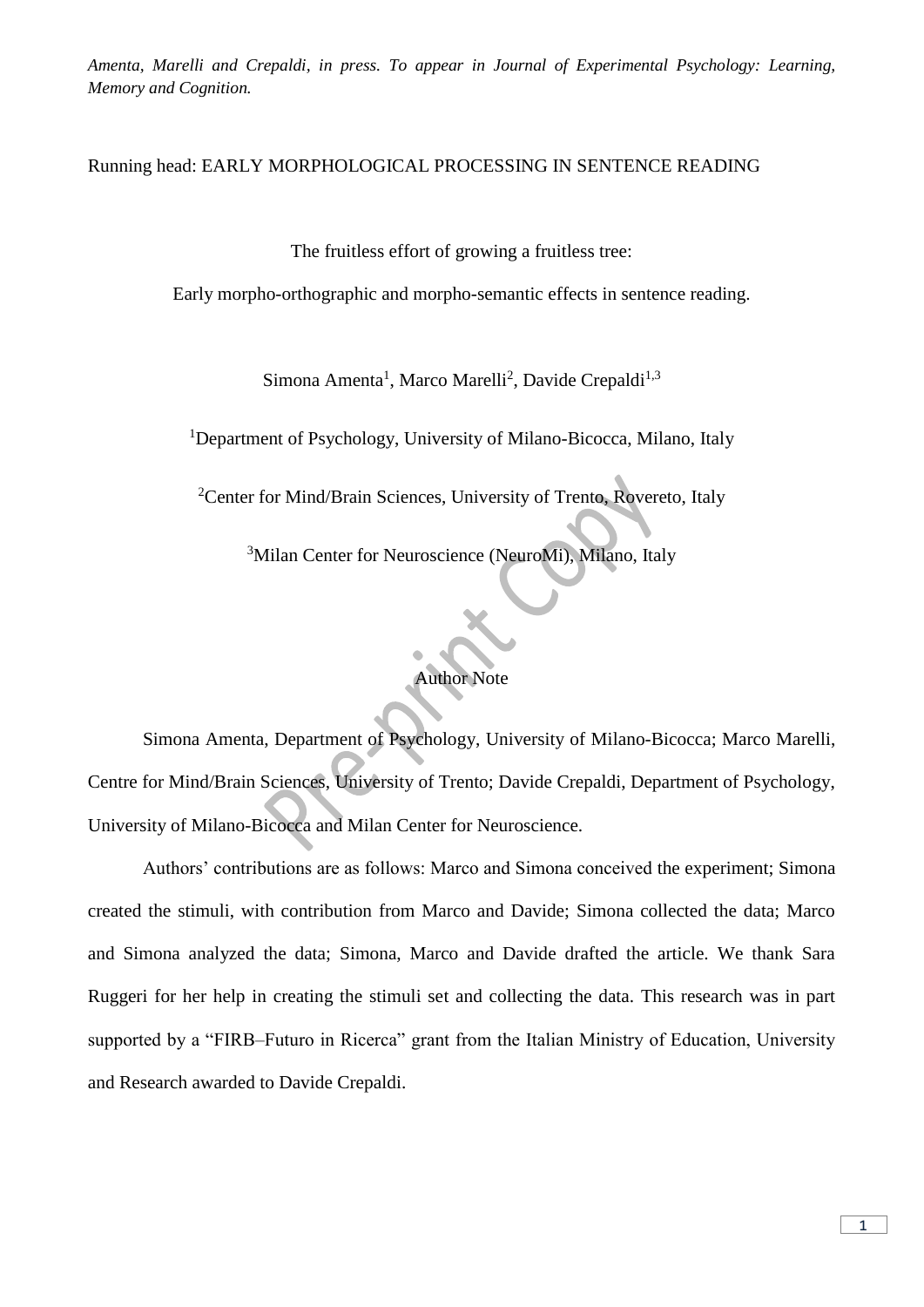Correspondence concerning this article should be addressed to Simona Amenta, Department of Psychology, University of Milano-Bicocca, P.zza dell'Ateneo Nuovo 1, 20123, Milan, Italy; phone number: 39-02-64483736 (direct); fax number: +39-02-64483706 (departmental); email: simona.amenta@unimib.it.

## **Abstract**

In this eye-tracking study, we investigated how semantics inform morphological analysis at the early stages of visual word identification in sentence reading. We exploited a feature of several derived Italian words, that is, that they can be read in a "morphologically transparent" way or in a "morphologically opaque" way according to the sentence context to which they belong. This way, each target word was embedded in a sentence eliciting either its transparent or opaque interpretation. We analyzed whether the effect of stem frequency changes according to whether the (very same) word is read as a genuine derivation (transparent context) vs. as a pseudo-derived word (opaque context). Analysis of the first fixation durations revealed a stem-word frequency effect in both opaque and transparent contexts, thus showing that stems were accessed whether or not they contributed to word meaning, that is, word decomposition is indeed blind to semantics. However, while the stem-word frequency effect was facilitatory in the transparent context, it was inhibitory in the opaque context, thus showing an early involvement of semantic representations. This pattern of data is revealed by words with short suffixes. These results indicate that derived and pseudo-derived words are segmented into their constituent morphemes also in natural reading; however, this blindto-semantics process activates morpheme representations that are semantically connoted.

*Keywords*: Morphological processing, semantic transparency, sentence reading, eye-tracking, frequency effects.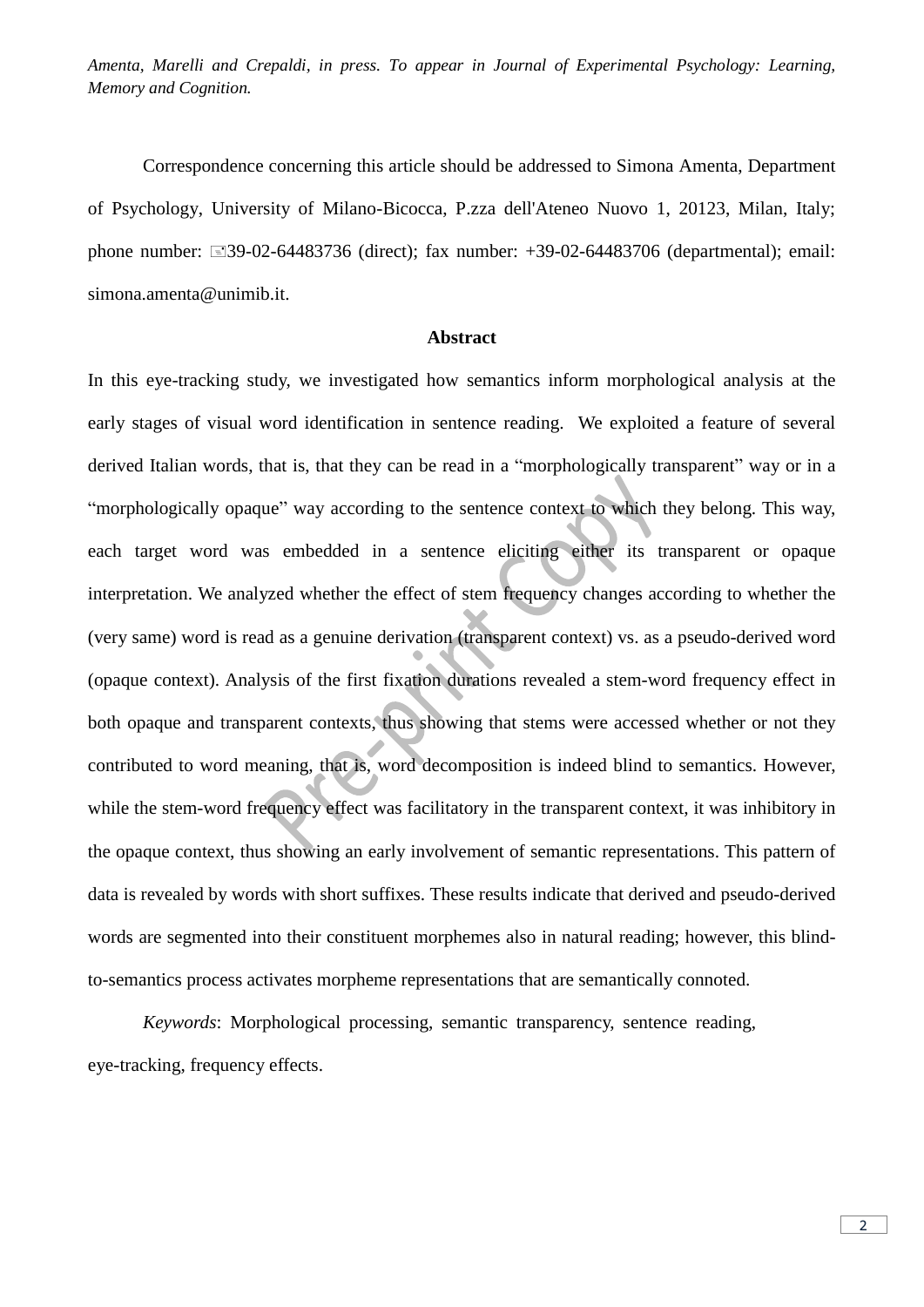# **The fruitless effort of growing a fruitless tree: Early morpho-orthographic and morpho-semantic effects in sentence reading.**

Most words used in everyday life have a complex internal structure, that is, they can be broken down into smaller units that provide a well-identified contribution to their meaning (e.g., *heal-er*, *bed-room*). These smaller units, called *morphemes*, combine productively, which is key for the incredible communicative power of human languages and provides room for their evolution over time through the creation of new words (e.g., *bioweapon*, *guesstimate*, *flexsecurity, etc.;*  Algeo, 1991).

Psycholinguists demonstrated nearly 40 years ago that the visual word identification system captures word internal structure (e.g., Taft & Forster, 1975). However, there are still key aspects of how this happens that are far from being settled.

One of these aspects concerns how semantics informs morphological analysis. Longtin, Segui and Halle (2003), and Rastle, Davis and New (2004), among others, carried out masked priming studies showing equivalent facilitation in pairs like *dealer-DEAL*, where primes and targets entertain a genuine morphological relationship, and pairs like *corner-CORN*, where instead primes can be segmented morphologically (*corn+er*), but are completely unrelated in meaning to their pseudo-stem (a *corner* is not someone who "corns"). On the basis of these data, some scholars argued that semantics does not inform morphological segmentation, at least early in processing (Crepaldi, Rastle, Coltheart & Nickels, 2010; Rastle & Davis, 2008). There are studies, however, where a significant difference between transparent and opaque pairs was reported (Diependaele, Sandra & Grainger, 2005; Feldman, O'Connor & Moscoso del Prado Martín, 2009; Feldman, Kostić, Gvozdenović, O'Connor & Moscoso del Prado Martín, 2012). Despite some attempt at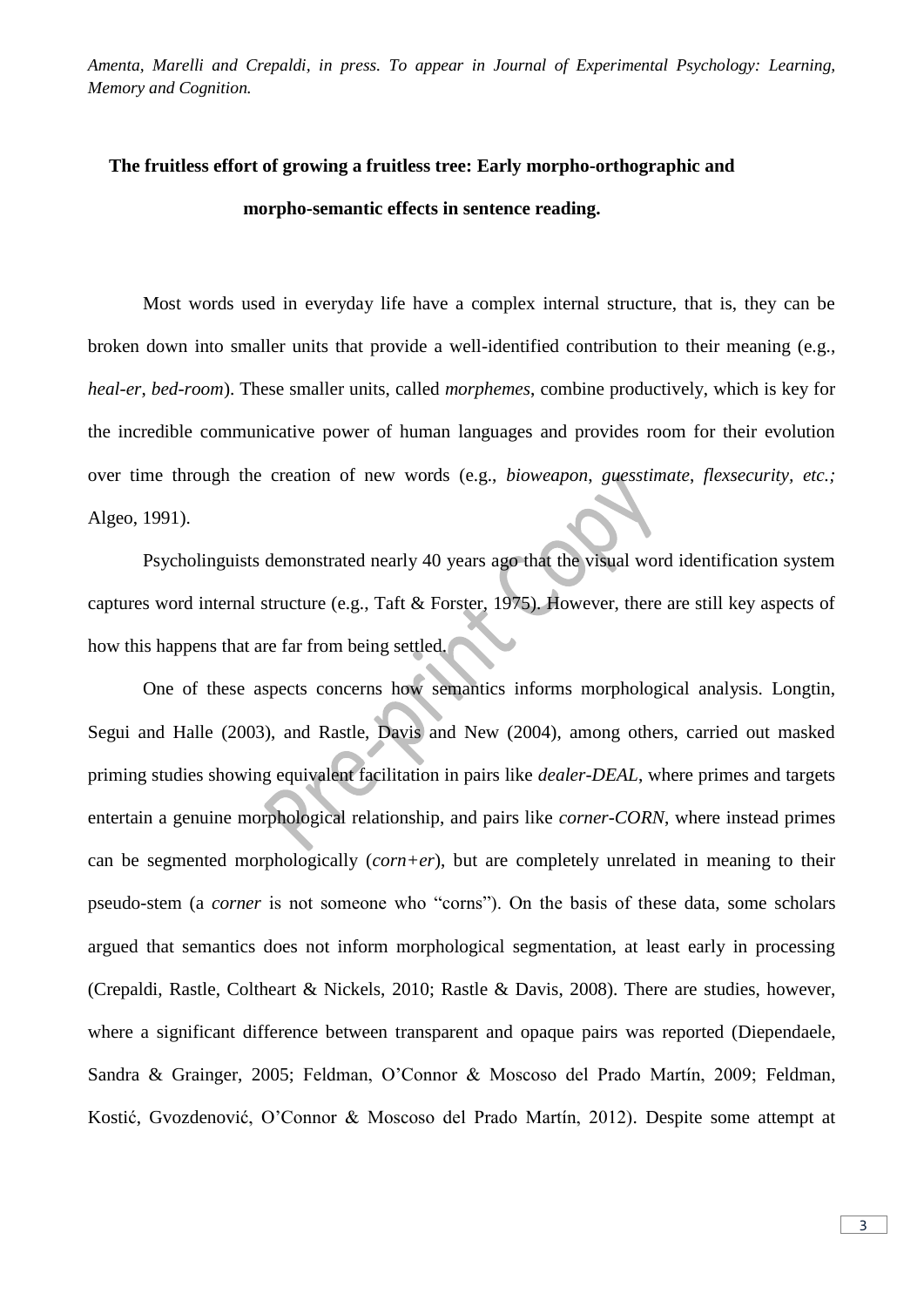reconciling this evidence (Davis & Rastle, 2010; Rastle & Davis, 2008), it is clear that masked priming data are not completely unequivocal. Thus, it is critical to look for other sources of evidence, in a move towards converging data from different paradigms.

In this respect, it is notable that existing data refer quite exclusively not only to masked priming, but also to isolated word processing. Studying how words like *dealer* and *corner* behave within sentences may thus be very important in order to bring a new perspective into the debate. Quite importantly, it would also give us the occasion to see how semantics and form interact during morphological analysis in a condition that is much closer to reading situations in everyday life.

Indeed, the study of word processing in sentence context has been widely used to address morphological processing, with a particular focus on compound words in eye-tracking experiments. The classic marker for morpheme processing in these studies is the effect of *constituent frequency*: if reading times are influenced by the frequency of the morphemes making up the compound word (and not only by the frequency of the whole compound), this means that the corresponding representations are involved in the processing of the compound. Moreover, eye-tracking provides several dependent variables, which are assumed to reflect progressively deeper levels of processing. This permits to assess the processing stage at which each predictor becomes relevant. Typically, effects on first fixations on a given word are thought to reflect early processing steps, whereas effects on total fixation times (either during first pass or including regressions) are attributed to later stages. Building on this basis, the literature on compound processing in sentence reading has shown that morphemes are important cues for lexical access, and that they are exploited from the very beginning of word processing. Kuperman, Schreuder, Bertram and Baayen (2009), for example, showed that first fixation durations on target compounds are influenced by both first constituent and whole-word frequency. Marelli and Luzzatti (2012) further showed the crucial role of semantic transparency in modulating these effects, that is, early constituent access hinders processing in the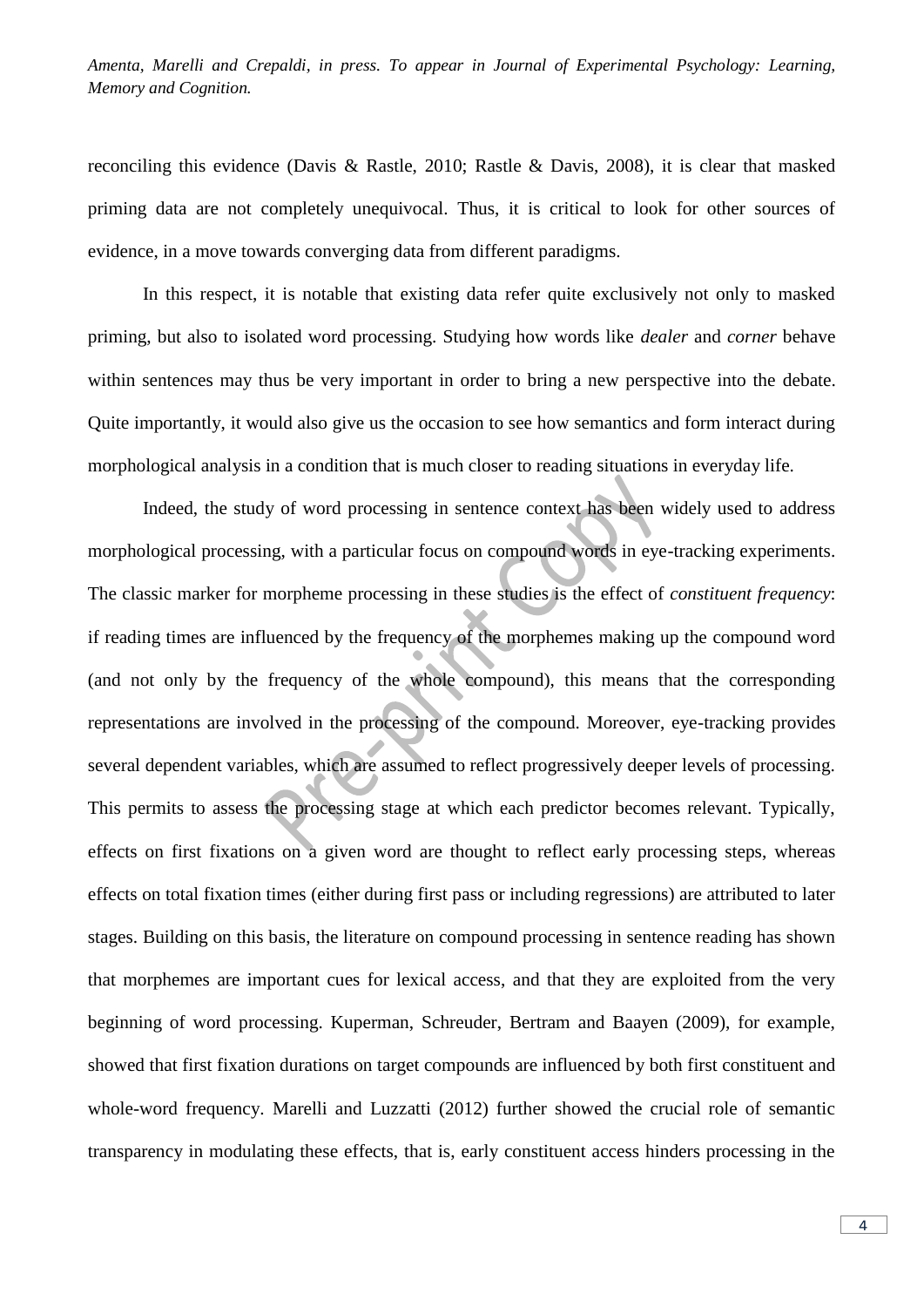case of opaque compounds (e.g., honeymoon), but facilitates it in the case of transparent compounds (e.g., snowfall). This evidence shows that semantics may be an early player in compound processing. Interestingly, the methodology and interpretation framework used in eyetracking studies on compounds can be profitably applied to the processing of derived words (e.g., Kuperman, Bertram & Baayen, 2010), traditionally under the scope of masked priming investigations.

In the present study we follow this path to investigate the role of semantics in the early phases of morphological processing, and in particular the role of stems in processing derived words during sentence reading. In particular, we have exploited a convenient feature of several derived words in Italian, that is, that they can be read in a morphologically transparent or morphologically opaque way according to the sentence context where they belong. For example, the word *copertina* can refer to a "small blanket". In this case, it is a fully transparent derived word given that blanket is *coperta* in Italian and *-ina* is a productive diminutive suffix in Italian, as in *matitina*, small pencil, *scarpina*, small shoe, or *magliettina*, small t-shirt. However, *copertina* may also mean "cover" (as in books, journals, CD, etc.), which has still something to do with "covering", but not with "blankets" and "smallness". In a sentence like "*Era una fredda sera d'inverno, così Lisa si mise sotto una copertina e accese il camino"*, "It was a cold winter night, so Lisa covered herself with a *small blanket* and lighted up her fireplace", the transparent meaning of *copertina* is clearly the only possible one. Conversely, only the opaque meaning is allowed in a sentence like *"Aprì il libro e, dopo aver letto la copertina, capì di avere trovato una prima edizione"*, "She opened the book and, after reading the *cover*, she realized she had a first edition in her hands". Using different sentence contexts makes exactly the same form either a genuine derivation or a pseudo-derived word. We would thus be able to assess the role of semantics and form in morphological analysis while controlling perfectly for a number of critical factors, such as, e.g., form frequency, word length, and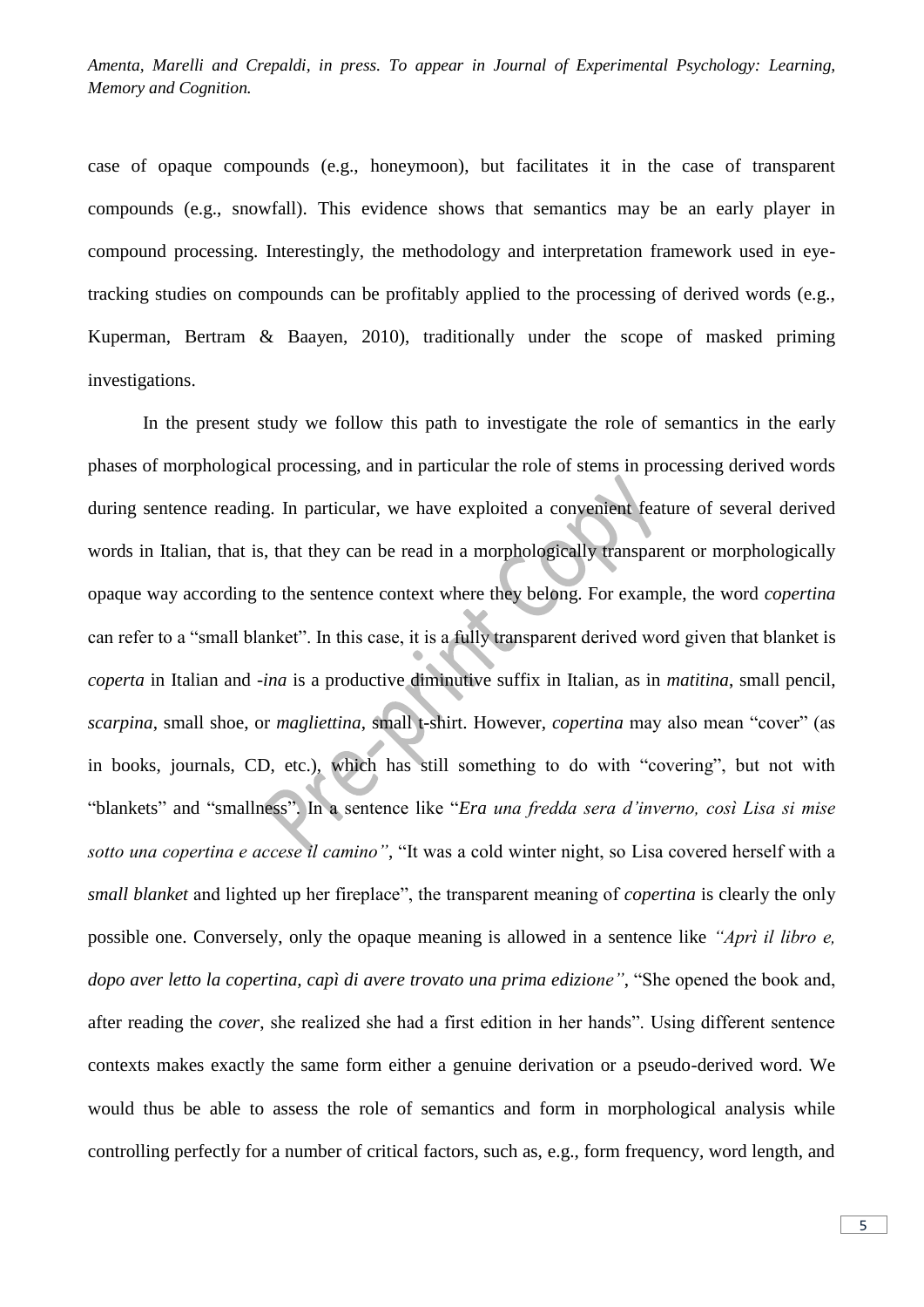affix productivity.

In line with previous studies (e.g., Marelli & Luzzatti, 2012), we used stem word effects on fixation times as an index of morphological analysis, that is, as an index that the word was segmented and the stem representation accessed during word identification. With this experimental design, it is rather easy to set predictions according to how morphological analysis unfolds in sentence reading. At one extreme, early morphological analysis may just be completely insensitive to semantics, i.e., segmentation operates on both transparent and opaque words, with no role for morpheme meanings (Rastle et al., 2004). In this case, we expect exactly the same effect of stem frequency in transparent and opaque contexts. At the other extreme, segmentation depends on whether morphemes inform whole-word meaning, i.e., morphemes are accessed only in transparent words. If this is the case, we expect a stem frequency effect in transparent contexts, but no effect in opaque contexts. Following the literature on compound processing (Marelli & Luzzatti, 2012), a third option may be in the game, that is, that segmentation proceeds irrespective of semantic transparency, but morpheme meanings are addressed straight away and thus morpho-orthography facilitates word identification in transparent contexts (because morpheme meanings are consistent with word meaning), but hinders it in "opaque" contexts (because morpheme meanings are inconsistent with word meaning). It is obvious that semantics will become relevant at some point in a sentence comprehension task, but all these predictions refer specifically to early processing stages. Therefore, we expect to observe the described effects when analyzing the durations of first fixations on target words.

#### **Materials and Methods**

## **Participants**

46 students at the University of Milano-Bicocca were recruited to participate in the study, in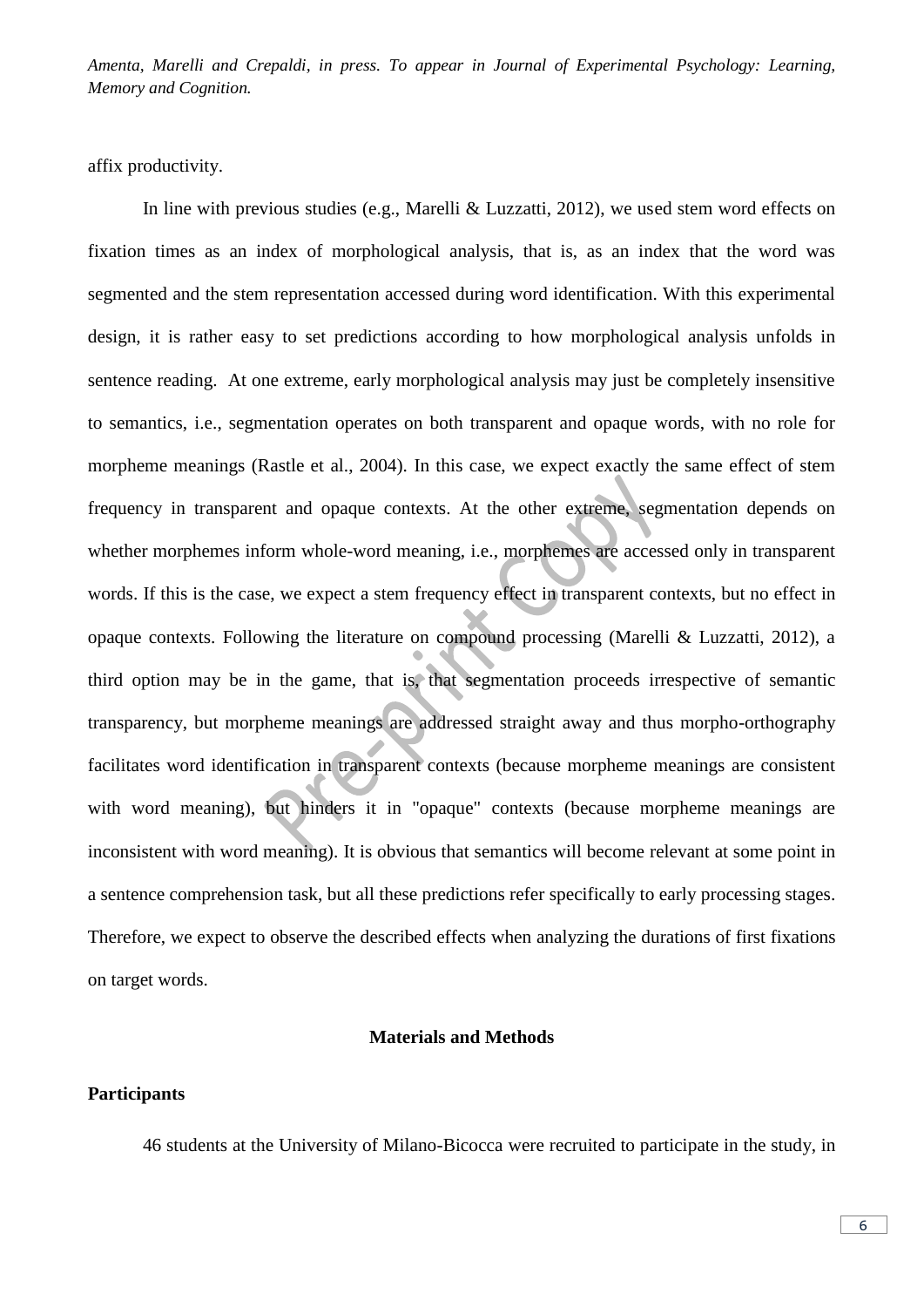exchange for course credits. Participants were all skilled readers and native speakers of Italian. They had normal or corrected-to-normal vision, and no history of learning disability or neurological impairment.

# **Apparatus**

An EyeLink 1000 eye-tracker manufactured by SR Research Ltd. (Mississauga, Ontario, Canada) was employed in order to monitor participants' eye movements during the experiment. A desktop camera sampled the pupil position of the right eye at a frequency of 1000 Hz. The recording was monocular with a 35mm lens. System calibration was performed with a 3-point grid at the beginning of the experimental session and was repeated when necessary. Spatial horizontal accuracy was kept in the range of  $\pm 0.30^{\circ}$  of visual angle. Participants' head laid on a chin rest located 60 cm away from a 120-Hz, 27-inch Acer B291570 monitor. This viewing distance made each degree of visual angle to correspond to ~1.05 cm of screen space. With Courier New 18, lowercase font, around 3 characters were subtended by each degree of visual angle.

#### **Materials**

We selected 31 Italian complex words to be used as targets in this experiment. Frequency values for the target words were extracted from the SUBTLEX-IT database (freely available at http://crr.ugent.be/subtlex-it/; Crepaldi, Keuleers, Mandera, & Brysbaert, 2013). Table 1 describes the characteristics of the target words and their stem morphemes. Each of these words was embedded in two different sentences, one that forced its transparent meaning and one that forced its opaque meaning (see Appendix A). In the opaque context, some stems retained some semantic relationship with the whole-word, as for "copertina", to be interpreted as *book cover* rather than *small blanket*, but still referring to something that "covers" (similar to the English case "courteous"). In other cases, the stem meaning was unrelated to the whole-word meaning, as for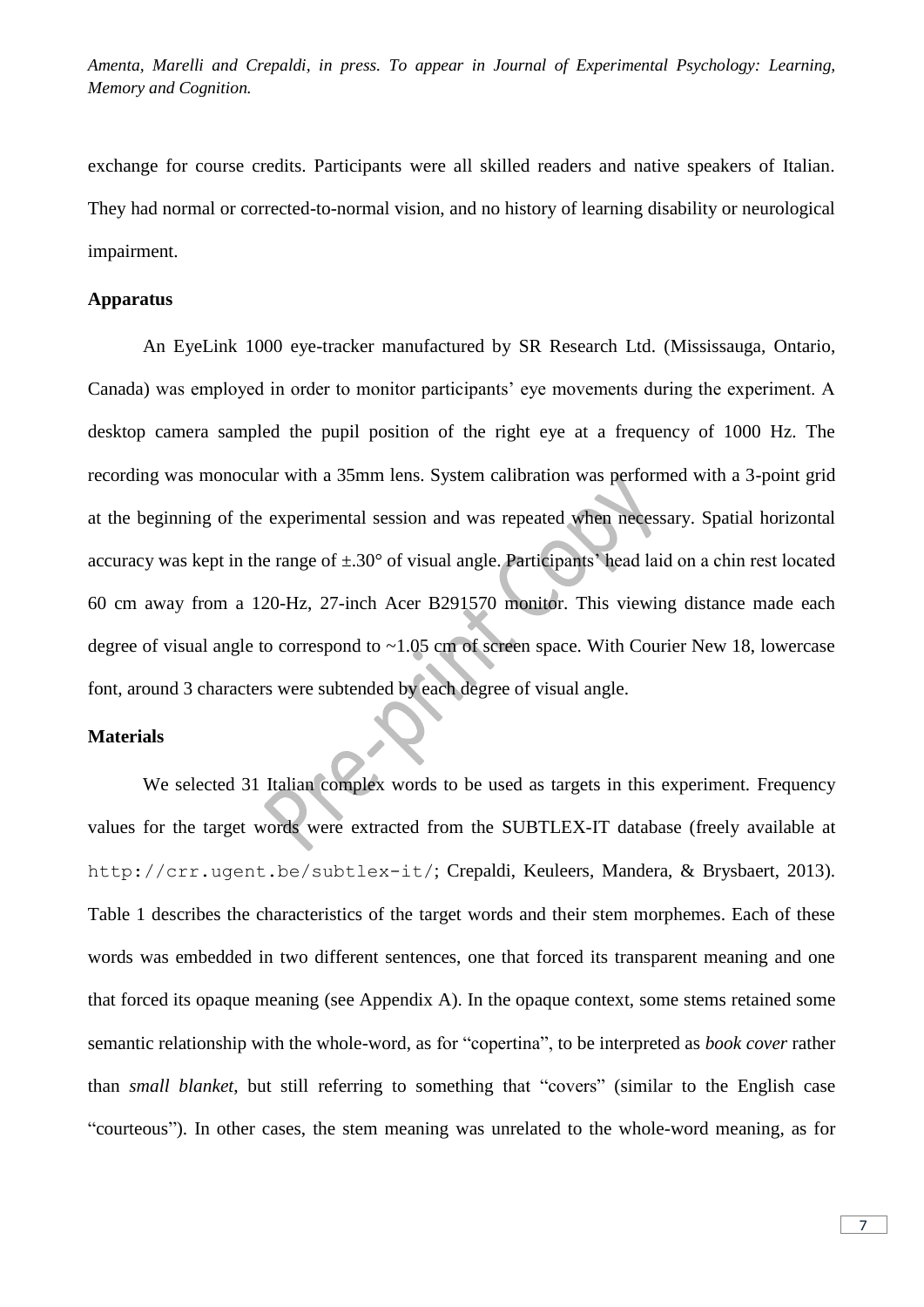"focaccia", meaning *focaccia bread* rather than *bad seal* (similar to the English "corner"). Taken outside their context, the dominant (lexicalized) interpretation would be the opaque one. Sentence length was matched across conditions for both number of words (17.90±0.35 vs. 17.19±0.40) and number of characters (105.97 $\pm$ 2.05 vs. 102.16 $\pm$ 2.05). To avoid skipping and minimize the impact of word predictability on the collected data, we kept the cloze probability of each critical word as low as possible (lower than 35%) in all sentences. Moreover, the critical word was always located roughly in the middle of the sentence so as to guarantee optimal viewing conditions to the subjects.

 $\triangle$ 

| <b>Variable</b>       | Mean (SD)                |
|-----------------------|--------------------------|
| <b>Stem Frequency</b> | 2960 (6019)              |
| Suffix Length         |                          |
| Whole-word Frequency  | 3.48 (0.56)<br>363 (531) |
| Whole-word Length     | 7.77(1.28)               |

Table 1: Characteristics (mean and standard deviation) of the target words. Frequency measures are extracted from SUBTLEX-IT (http://crr.ugent.be/subtlex-it/, corpus size (tokens): 130M).

The assignment of target words to the two conditions was counterbalanced over two lists, so that all targets appeared in both the transparent and opaque conditions, but participants received each target only once. The assignment of the target words to the two lists was counterbalanced across participants.

We added 78 filler sentences, which were in all comparable to the target sentences (e.g., similar length, all including at least one complex word). Thirty-one filler sentences contained derived words ending with the same suffixes as the target words, (i.e., *-ina*, *-etto*, *-one*, etc.); 47 filler sentences contained general suffixed words. Six sentences were also added at the beginning of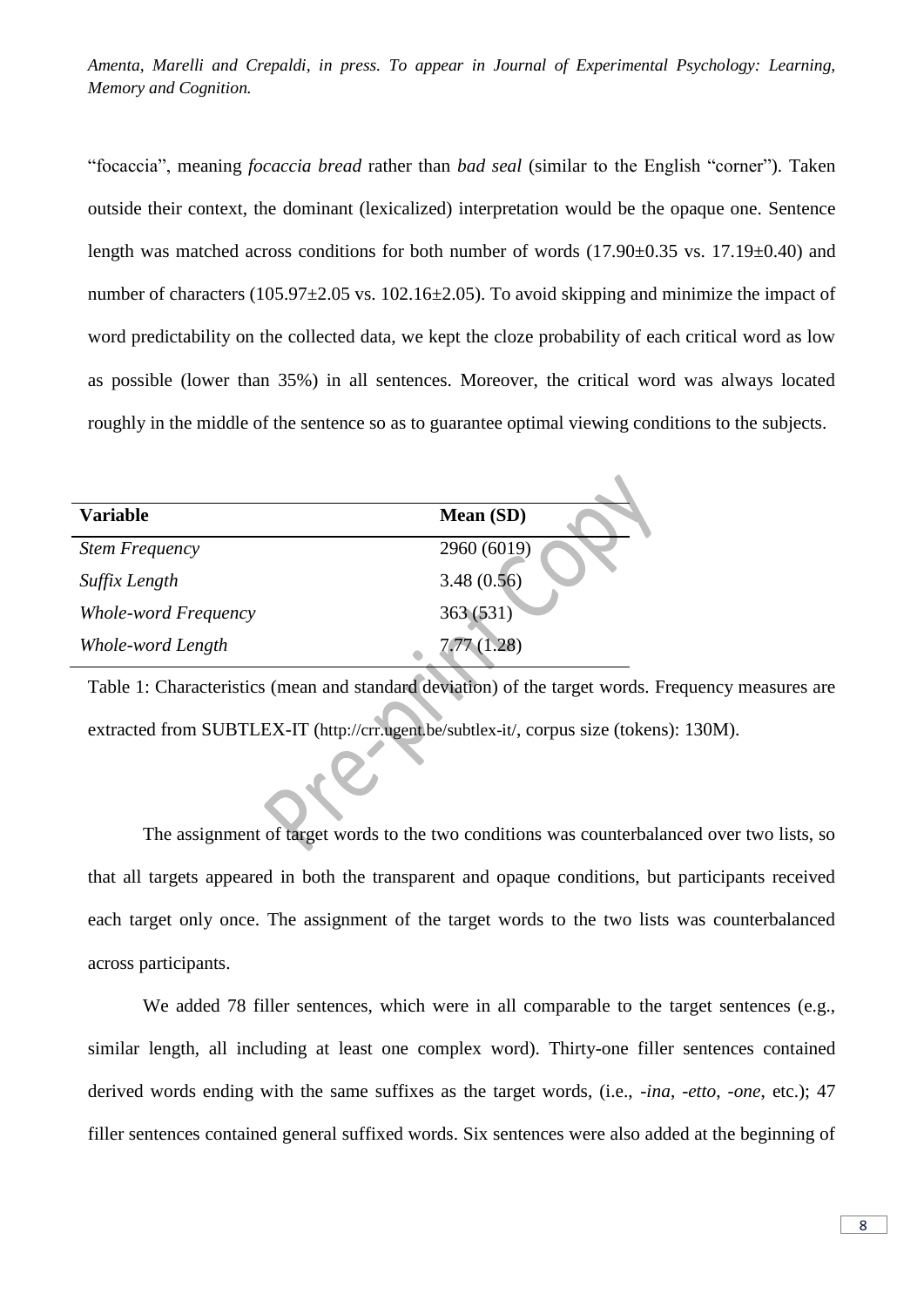each list in order to have the subjects familiarize with the task, followed by six more trials that were used as warm-up trials and were not eventually analyzed. Each list was then was comprised of 121 trials and took 20 to 25 minutes to go through.

#### **Procedure**

Stimulus presentation and data recording was accomplished via Experiment Builder. Trials began with a fixation point located in the upper-left quarter of a computer screen. This fixation point was exploited to check fixation drift. Each trial followed the fixation point and stayed on screen until participants pressed a button; they were asked to do so when they had fully understood the sentence. No time limit was imposed. 30% of the sentences were followed by a YES/NO question that ensured text comprehension and kept the subjects focused on the task. A response box was used to collect answers; the YES response button was always controlled by the participants' dominant hand.

#### **Data analysis**

First fixation and gaze durations on the target word were adopted as dependent measures. Gaze duration was defined as the total amount of time spent with the eyes on the critical word before fixating away from it. In order to reduce distribution skewness, first fixation and gaze durations were log-transformed before running the analysis. Mixed-effects models (Baayen, Davidson & Bates, 2008) were used to analyze the data, as implemented in the lme4 R package (Bates, Maechler, Bolker, & Walker, 2013). The effects of interest were the type of sentence context (dummy coded with "transparent" as baseline and "opaque" as contrast level), meancentered log-transformed stem frequency, and the interaction between these two variables. Meancentered word length, suffix length (dummy-coded as "short", 3 letters, and "long", 4 or 5 letters) and log-transformed frequency of the derived form were also considered, along with their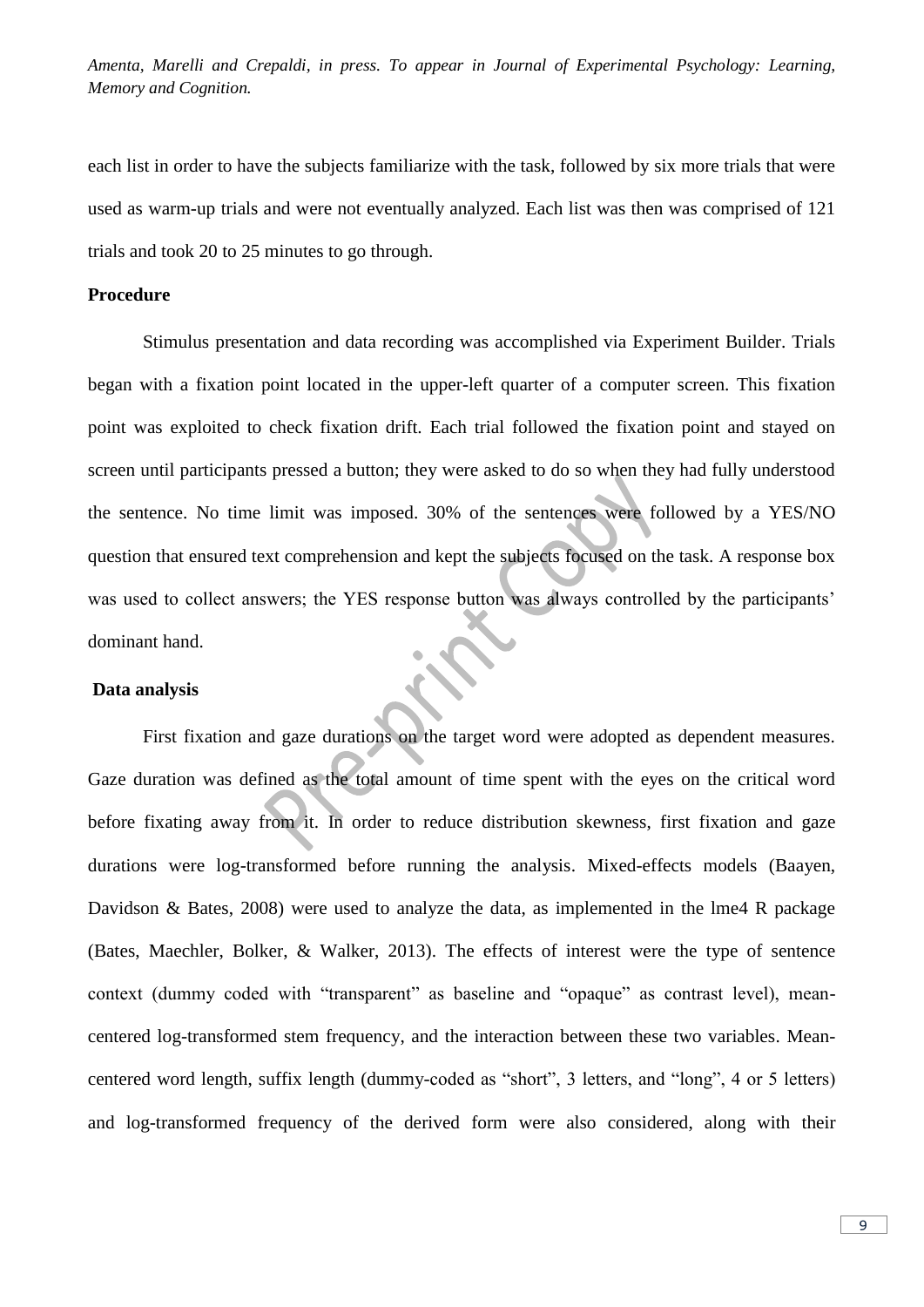interactions. The effect of fixation position was also included as a covariate in the analysis on first fixation durations. The models included random intercepts for participants and items. Random slopes for all predictors were also evaluated. In the analysis on first fixation durations none contributed significantly to the fit of the models. The analysis on gaze durations benefitted by a random slope of items on context type. Effects were evaluated one by one on the basis of likelihood ratio tests: those whose inclusion did not increase significantly the model goodness-of-fit were removed from the analysis. After having identified the best model with this procedure, atypical outliers were removed employing 2.5 SD of the residual errors as criterion. Statistics of the refitted models are reported. P-values were computed adopting the Satterthwaite approximation for degrees of freedom (Satterthwaite, 1946) as implemented in the lmerTest R package (Kuznetsova, Brockhoff, & Christensen, 2013).

# **Results**

Only data about fixations on target words were considered. Fixations that either preceded or followed a blink were excluded from the analyses, as well as datapoints that deviated excessively from a normal distribution. One participant's datapoints were also not considered due to technical problems during data acquisition. The analyzed data set consisted of 1211 valid datapoints. The average number of fixations on the target was  $1.29$  (SD = 0.53), the average first fixation duration was 243 ms (SD = 69), and the average gaze duration was 301 ms (SD = 134). 74% of the targets required a single fixation for reading, 24% required two fixations, 2% required three fixations or more.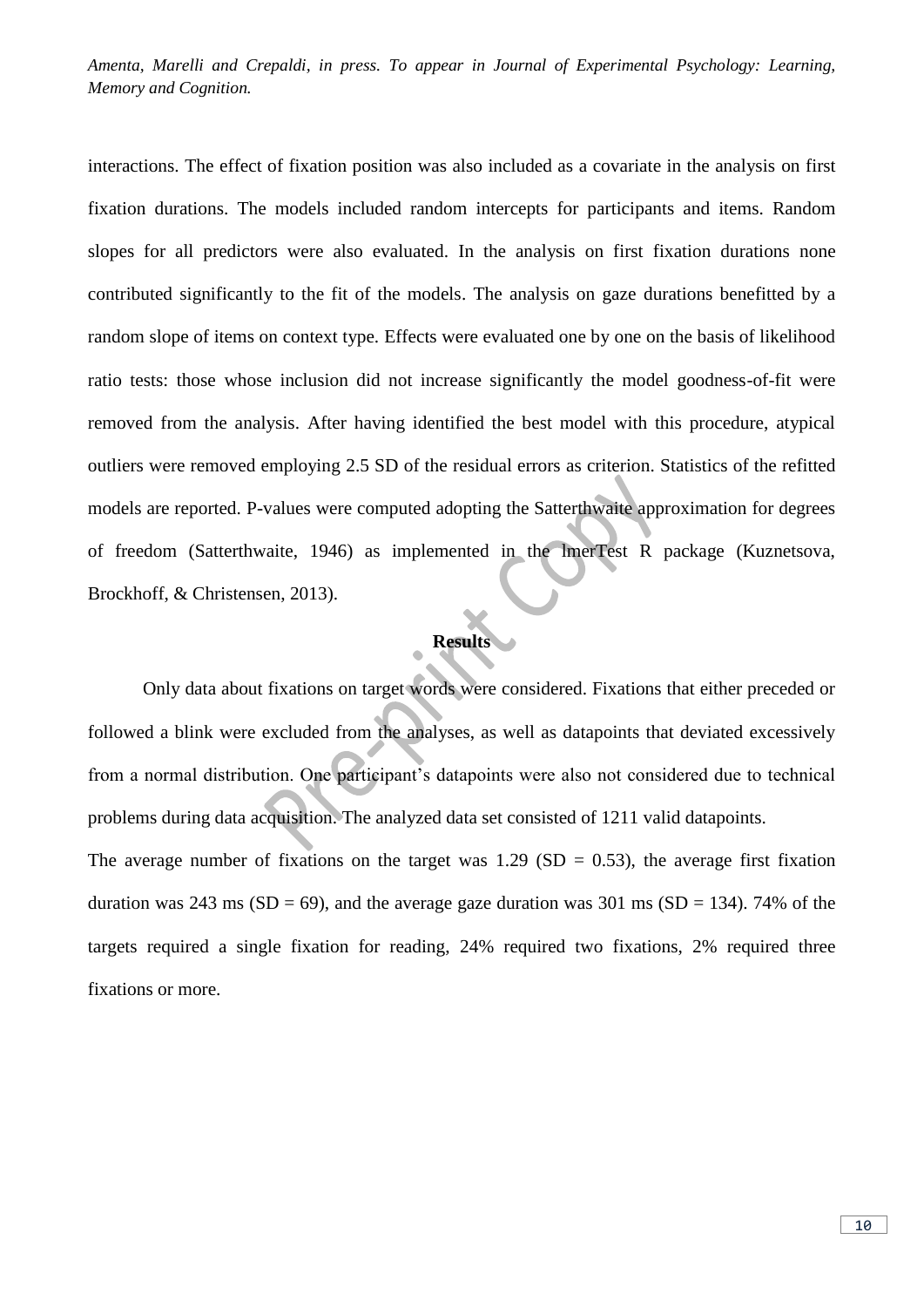# **First Fixation Durations**

| <b>Fixed Effect</b>                              | Estimate  | Std. Error | t value | p     |
|--------------------------------------------------|-----------|------------|---------|-------|
| Intercept                                        | 5.4441    | 0.0217     | 237.35  | .0001 |
| Context:Opaque                                   | 0.0522    | 0.0196     | 2.49    | .0126 |
| Suffix Length: Long                              | $-0.0147$ | 0.0241     | $-0.58$ | .5611 |
| Whole-word Frequency                             | $-0.0186$ | 0.0063     | $-2.81$ | .0098 |
| <b>Base Frequency</b>                            | $-0.0307$ | 0.0146     | $-1.99$ | .0506 |
| <b>Fixation Position-Linear</b>                  | 0.0384    | 0.2581     | $-0.08$ | .9342 |
| <b>Fixation Position-Quadratic</b>               | $-1.5111$ | 0.2415     | $-6.54$ | .0001 |
| <b>Base Frequency * Context</b>                  | 0.0476    | 0.0171     | 2.59    | .0095 |
| Base Frequency * Suffix Length                   | 0.0578    | 0.0191     | 2.42    | .0186 |
| Context * Suffix Length                          | $-0.0098$ | 0.0292     | $-0.58$ | .5616 |
| Base Frequency * Context * Suffix Length -0.0869 |           | 0.0223     | $-3.17$ | .0016 |

Table 2: Fixed effects in the final model on first fixation durations. The reported parameters had significant effects and/or significantly improved the model goodness-of-fit.

Table 2 summarizes the results of the analysis on first fixation durations. Most importantly, the interaction between stem frequency and context type was significant, however it was qualified by the modulation of suffix length (*F*=10.07, *p*=.0015). The three-way interaction is represented in Figure 1. When the sentence prompted a transparent reading of the target word (*copertina*, lit., blank-let as in pig-let, meaning "small blanket"), stem frequency had a *facilitatory* effect on word processing (effect size: 39 ms), that is, the larger the frequency of the stem, the shorter the first fixation. However, when the sentence prompted the opaque meaning of the target word (*copertina* meaning "cover", as in book cover), stem frequency had an *inhibitory* effect on word processing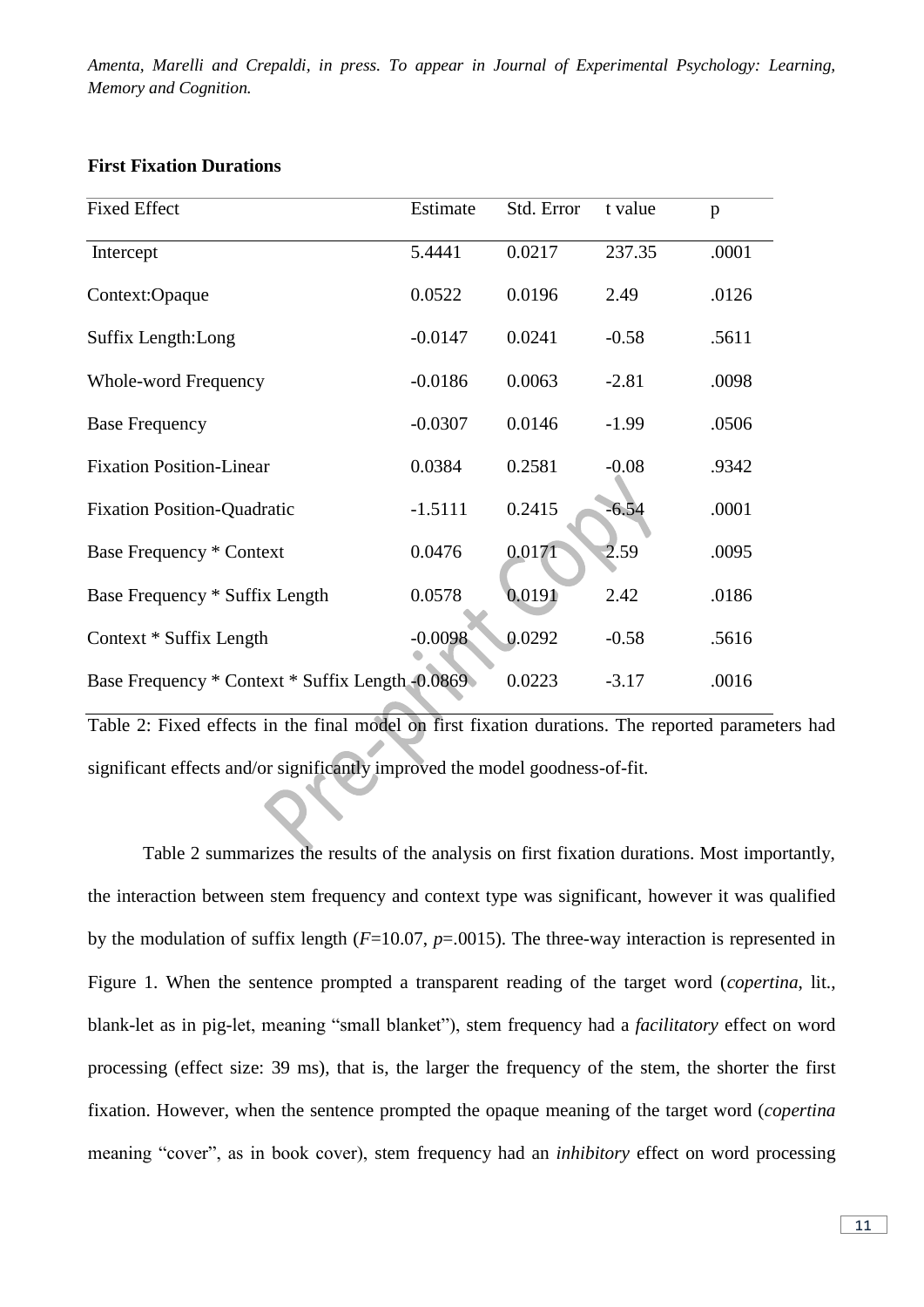(effect size:  $23 \text{ ms}$ ), that is, the larger the frequency of the stem, the longer the first fixation<sup>1</sup>. This effect, however, is clear for words with short suffixes (left panel of Figure 1), but not for word with long suffixes (right panel of the same figure). Moreover, a main effect of the frequency of the derived form<sup>2</sup> also emerged: the higher the frequency, the shorter the associated first fixation durations. Finally, a significant non-linear (inverse-U shaped) effect of fixation position was found, indicating that the closer the fixations are to the word-center, the longer they become (the wellknown Inverted Optimal Viewing Position effect; e.g., Vitu, Lanceline, & Marrier d'Unienville, 2007).

È, <sup>1</sup> The same pattern of results is also produced when using log-transformed context-diversity (CD; the number of context in which a word appears) in place of log-frequency. This result is not surprising given the high correlation of CD and frequency in our set (.97).

<sup>&</sup>lt;sup>2</sup> Frequency was also measured separately for opaque and transparent meanings of the same word. Given that the opaque meaning was dominant, we wanted to make sure that the relative familiarity with this meaning over the other did not affect the present results. We collected ratings of meaning-specific subjective frequency from a sample of 30 subjects. These new subjective frequency estimates were inserted into the model in place of whole-word frequency, and turned out to be a significant predictor of fixation durations  $(b=0.0225; t=.205; p=.0410)$ . Most importantly, the interaction of interest was significant also in this new model (F=10.99; *p*=.0009), and reflected the same pattern of results. The results held also when we distributed overall whole–word frequency to transparent and opaque meanings proportionally to the ratings, in order to make sure that the predictor took into account the actual frequency of the individual word acceptation.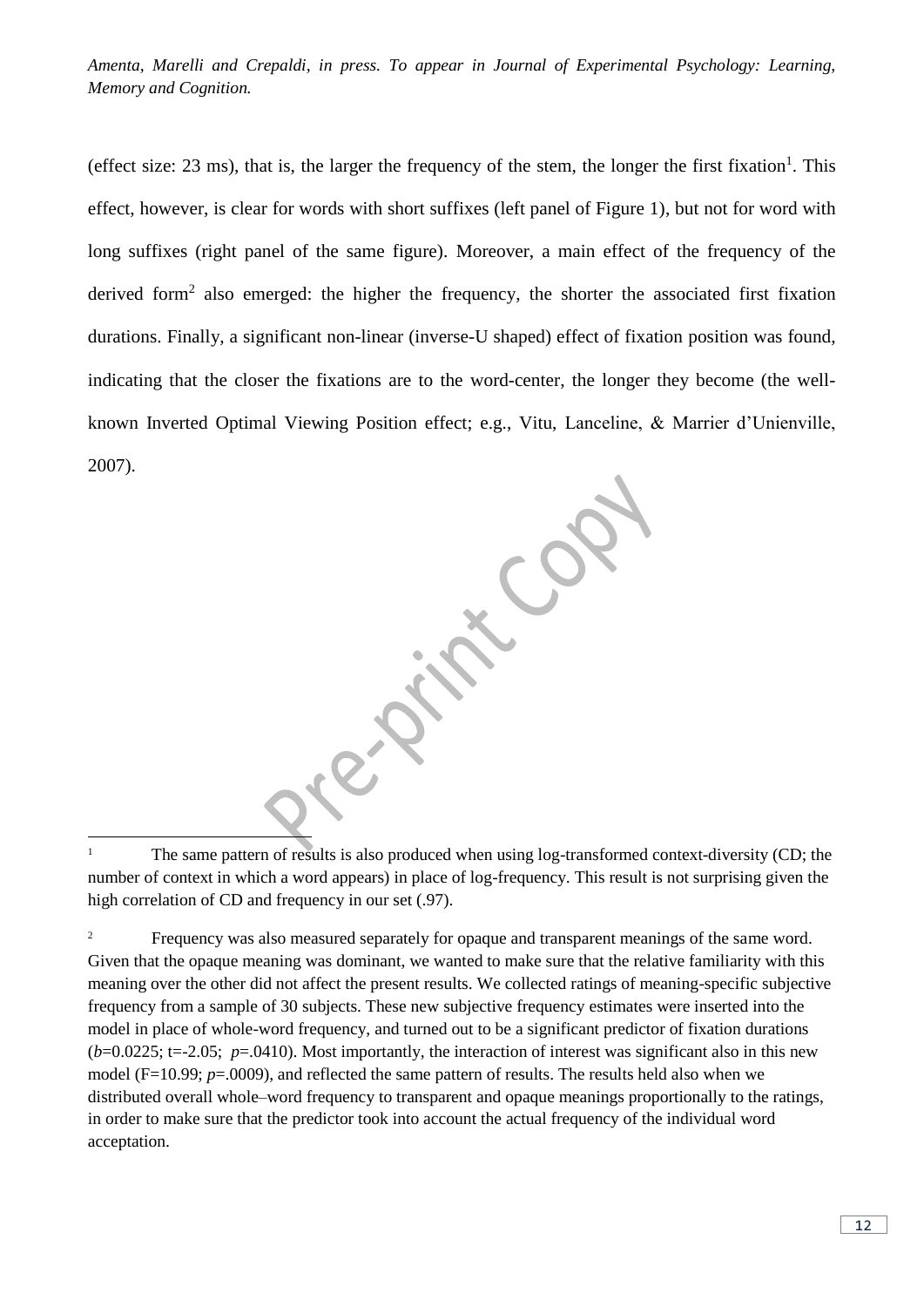

Figure 1: Three-way interaction between context type and stem frequency and suffix length on first fixation durations. Lefthand panel represents results for words with short suffixes, while the righthand panel represents results for words with long suffixes. The blue dotted line represents the effect in transparent contexts; the red solid line represents the effect in opaque contexts.

#### **Gaze Durations**

A main effect of whole-word frequency was observed  $(b=-0.026; t=-2.63; p=.0137)$ : the higher the frequency of the derived form, the shorter the gaze durations. The crucial aspect of these results, however, is the absence of any sentence context modulation of stem word frequency effects, thus suggesting that this critical interaction is specific to early measures, those that most likely reflect pre-lexical and early lexical processing.

#### **Discussion**

The long-standing debate around how early semantics inform morphological decomposition has mostly been addressed in masked priming studies with isolated words. Here we add a new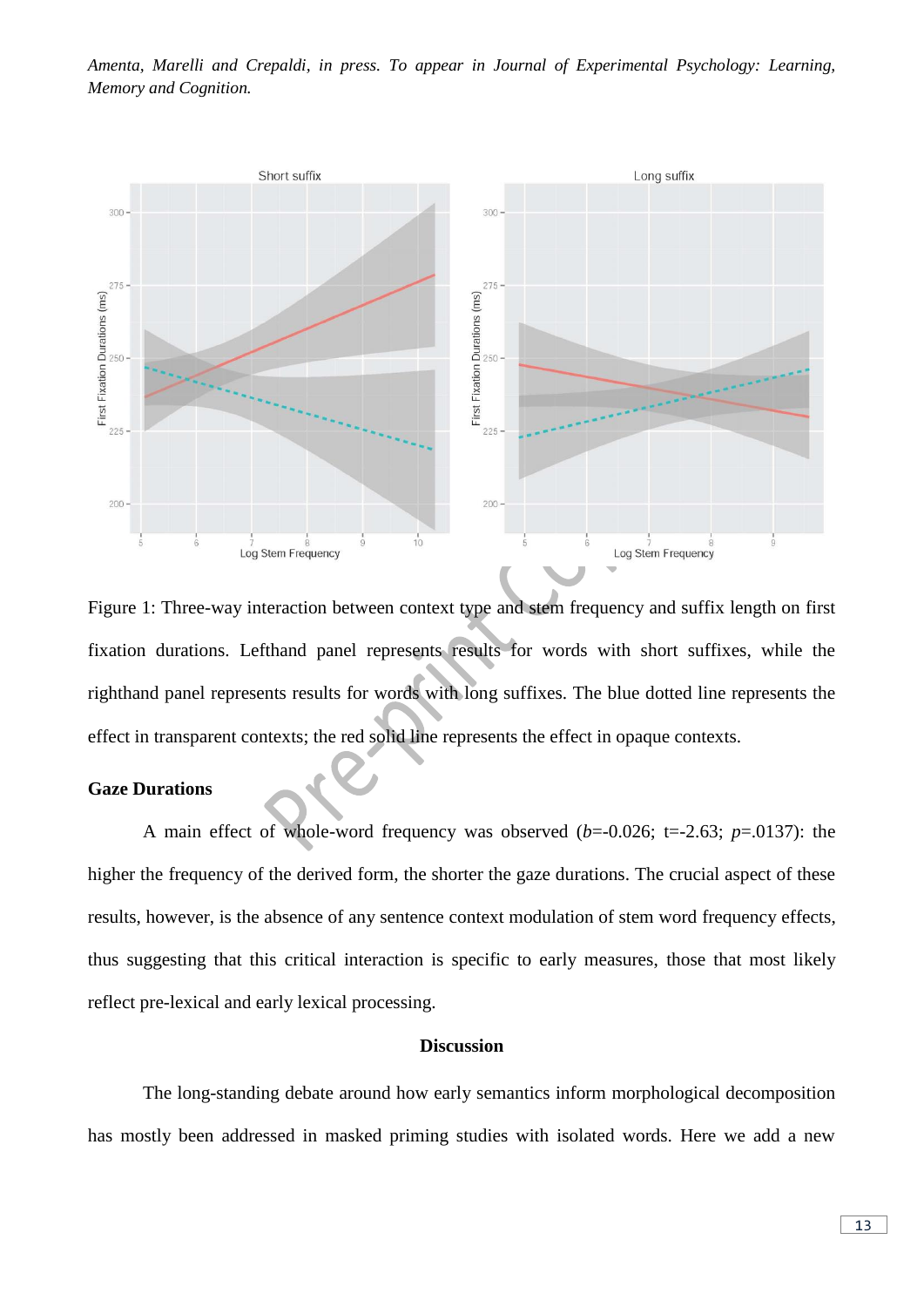perspective to this debate by studying derived words during sentence reading for comprehension, which brings us closer to real-life reading situations. In particular, we studied how first fixations (taken as a reflection of early stages of processing) on derived words are influenced by the frequency of the stem word; this effect is taken as an index of the involvement of stem representations in word processing. Importantly, we did so by manipulating sentence context so that exactly the same target words could be read as either transparent or opaque derivations. This allowed a within-target design, which implies superior control over several possible confounding variables (e.g., suffix length, family size and productivity).

Results were clear-cut in showing an effect of stem word frequency in both opaque-biased and transparent-biased sentences, thus indicating that the target word was segmented in both the opaque and the transparent contexts. Hence, also in natural sentence reading word decomposition proceeds irrespectively of whether (pseudo-)stems contribute to word meaning (morphoorthographic segmentation). However, stem word frequency had opposite effects in the two types of contexts, namely, it facilitated processing in transparent words while hindering it in opaque words. Because this interaction was apparent in first fixation durations and it is clearly a morpho-semantic effect in nature, this strongly indicates an early activation of morpheme meanings. In other words, the *semantic representations* of the stem morphemes are accessed as early as the word is first encountered. As a consequence, during the combinatorial process that allows the comprehension of the whole-word meaning, if the meaning of the stem is compatible with that of the whole-word (as in the case of the "transparent" contexts), then its early access facilitates the processing of the whole-word semantics. In contrast, when the meaning of the stem is unrelated to the meaning of the whole derived form (as in the case of the "opaque" contexts), its early access will trigger a combinatorial process destined to failure, eventually hindering the process. In other words, the ease of access to the stem meaning (indexed by the stem frequency effect) has opposite effects on word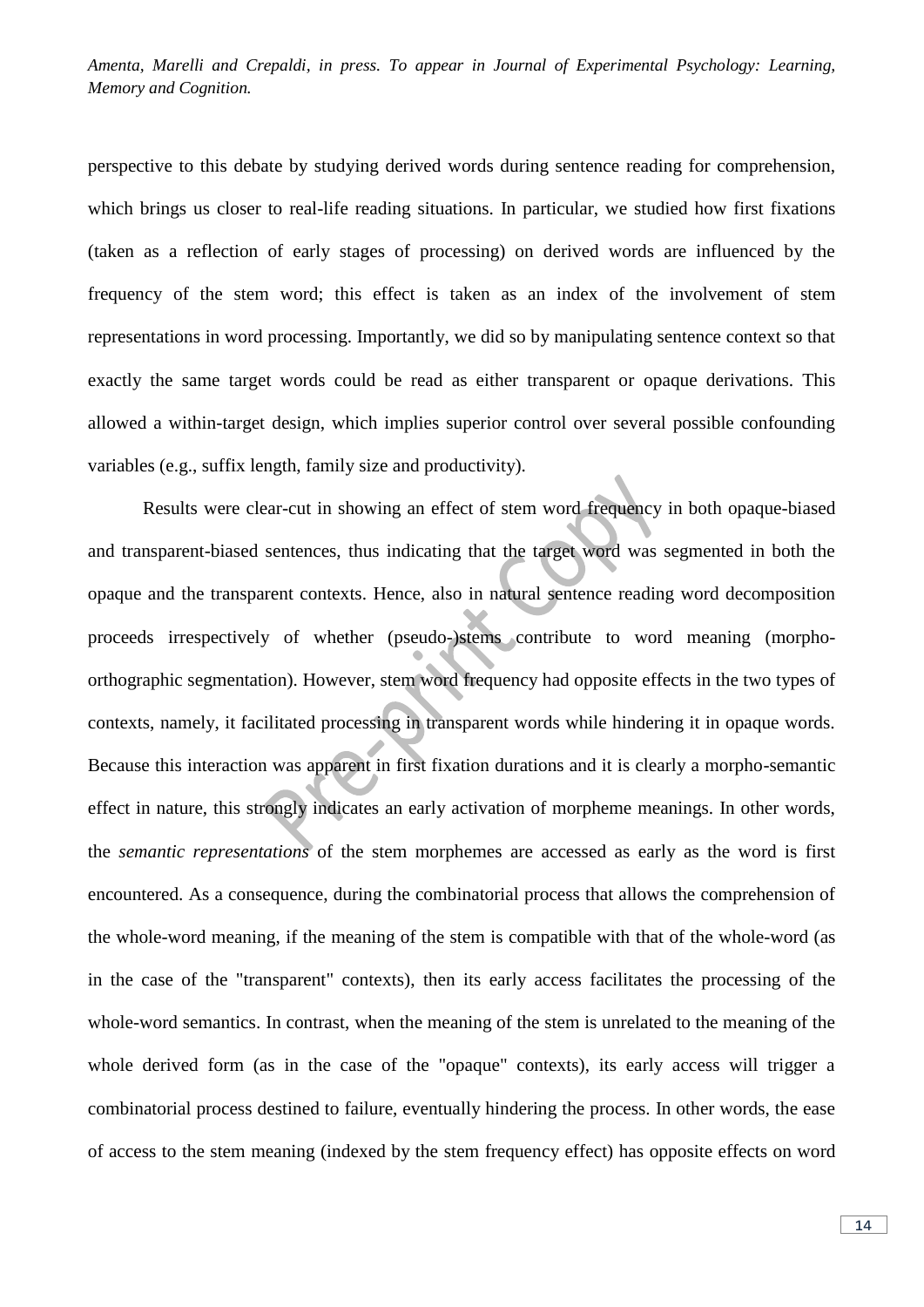processing that depend on the feasibility of the consequent morpheme combination (see Marelli & Luzzatti, 2012).

This pattern of results does not support either of the two traditional accounts of early morphological processing in word recognition, namely the form–with–meaning account (e.g. Feldman et al., 2012) or the form–first account (e.g. Crepaldi et al., 2010), as seen in the Introduction. Rather, it shows that morphological processing at early level encompasses aspects from both accounts: segmentation is indeed initially determined by form, that is, both transparent and opaque words are broken down into their morphemes. However, the morphological representations resulting from the segmentation are semantically connoted, in fact the identification of a (pseudo-)stem facilitates word processing in transparent contexts, and inhibits it in opaque contexts. Of course, we cannot be completely sure that what is called "early stages" in masked priming experiments is exactly the same as the "early stages" revealed by the analysis of first fixation (vs. gaze) duration reported here. Also, it is conceivable (although not likely, in our view) that morpho–orthographic segmentation and semantic activation happened serially (as form–first models would predict), but both before the end of the first fixation. Still, these data do highlight some inconsistency between sentence reading and models of single word identification that open interesting issues for new research.

Another interesting implication of our results concerns the way semantic transparency should be conceived in sentence reading. Semantic transparency is typically described as the similarity between the meaning of a stem and the meaning of a derived word as a whole. In this experiment, however, the lexicalized, whole–word meaning is always the opaque one. The (dominant) stem meaning is never coherent with the (dominant) whole word meaning, if the latter is considered outside context. It is easy to see, then, that this perspective fails to explain the context modulation of the stem frequency effect that we see in our data — since the dominant meaning of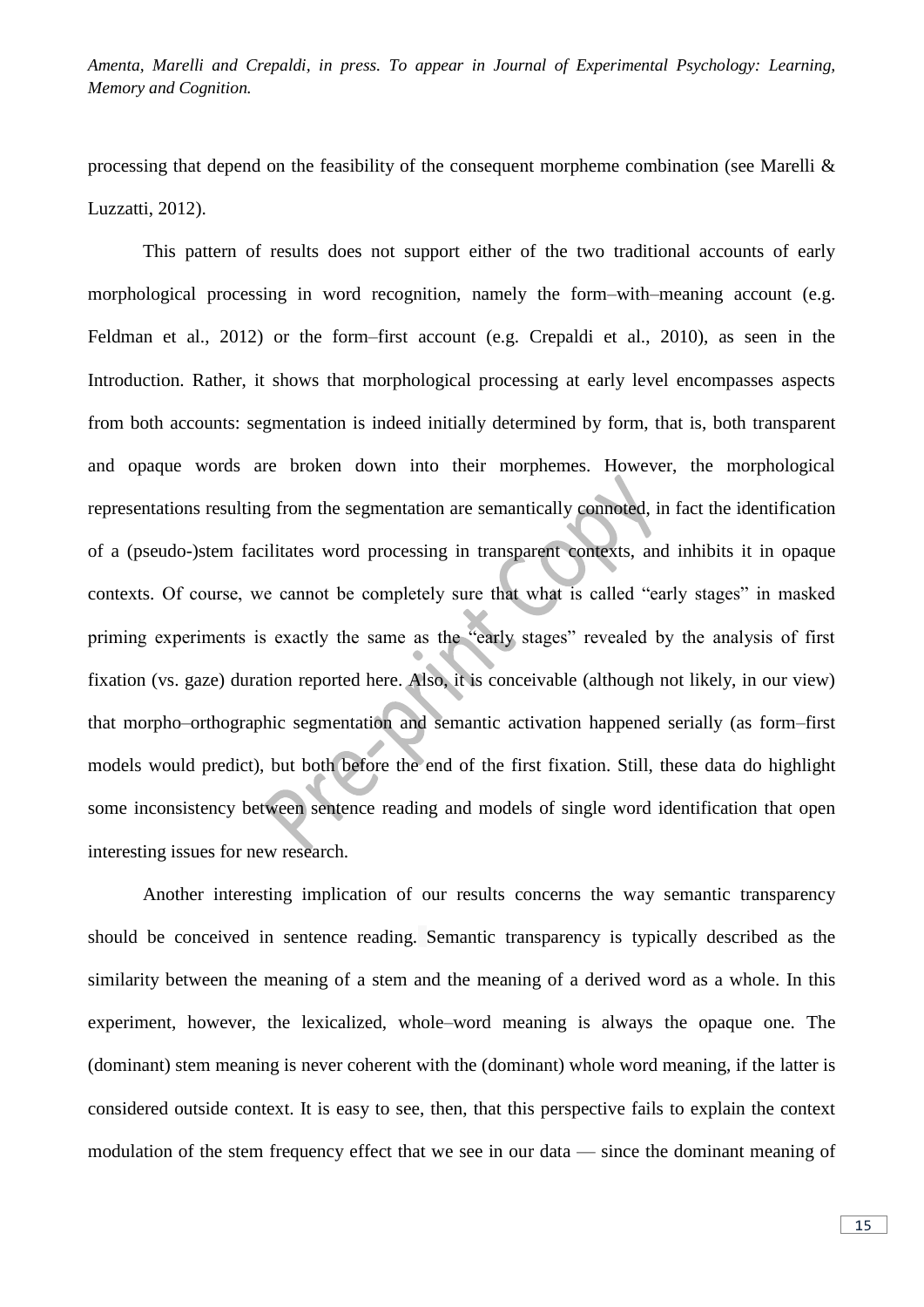the derived words is always an opaque one, stem frequency should always have an inhibitory effect on processing time. What seems to be relevant, instead, is how the meaning of the combination of stem and affix fits with the constraints created by the sentence context. In other words, the semantic transparency of the derived form is revealed, in our case, by the plausibility of the meaning combination of stem and affix in light of the preceding sentence context. When the context is in line with the meaning emerging from the combination of the stem and the affix, stem frequency is facilitatory. When the context is *not* in line with the meaning of stem and affix combination (that is, the context is consistent with the lexicalized meaning of the derived word) stem frequency is inhibitory. Effectively, semantic transparency emerges in our data as the relationship between the sentence context and the combination of stem and affix, rather than between the whole word and the stem.

The combinatorial account of early semantic processing of complex words proposed here predicts that two elements (stem and affix) are used to compute the meaning of the complex form; in other words, the semantic contribution of the stem should be crucially qualified by the cooccurrent activation of the affix. The effect of suffix length clearly supports this prediction, indicating that the stem frequency effects are most evident for words with short suffixes. In our data, first fixation position fell on average two letters on the left of the center of the derived word, that is, deeply into the word stem and quite far from the suffix. Under these conditions, longer suffixes are likely to fall far away from the fixation point, where visual acuity is diminished and crowding is strong (Bouma, 1973). This would hinder the processing of the affix-associated morphological and semantic information<sup>3</sup>, and the consequent combinatorial procedure. Short

 $\overline{3}$ <sup>3</sup> The hypothesis that morphological and semantic information is not fully available at the first fixation for long suffixes is supported by an analysis on the probability of additional fixations on the word. Long-suffix words were more likely to elicit additional fixations than short-suffix words  $(z=2.19, p<0.0285)$ , indicating that further visual uptake was more often needed for words embedding long suffixes.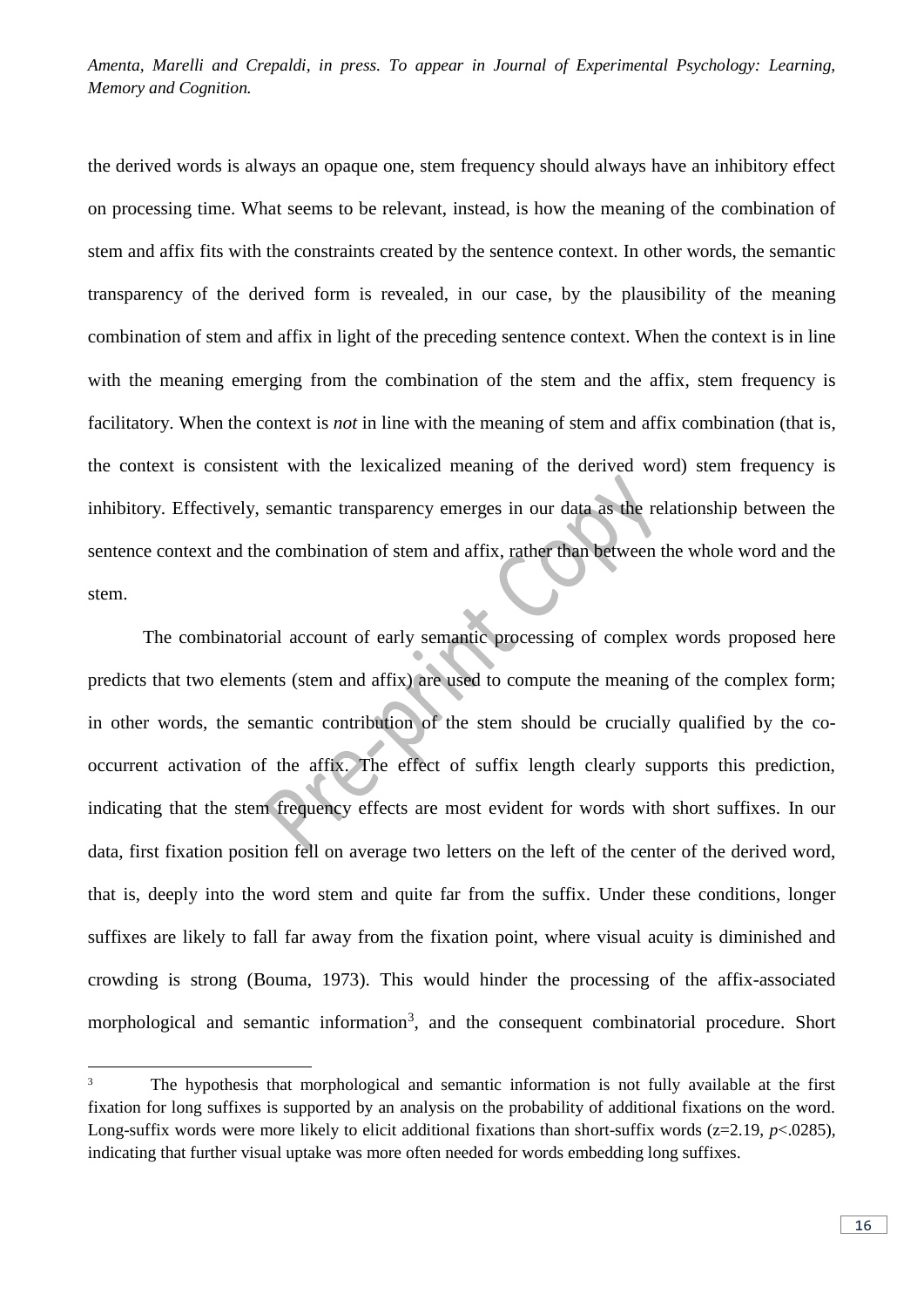suffixes, on the other hand, would be more likely to be fully processed during the first fixation, thus allowing the combinatorial procedure.

These results also allow to update previous data showing that morphological segmentation does not happen for opaque words in a masked priming paradigm where participants undertake a semantic task, rather than lexical decision (Marelli, Amenta, Morone & Crepaldi, 2013). The present results allow to extend this knowledge by clarifying that neither it is semantic processing *per se* that determines a lack of morpho-orthographic segmentation (clearly, the task used in this experiment does require comprehension, and still we have clear evidence for morphological analysis of opaque words), nor it is the morpho-orthographic effect a mere by-product of strategic behaviors strictly associated to the co-presence of a masked priming paradigm and a lexical decision task, as one my conclude from the original work from Marelli et al. (2013). In this respect, it is worth noting that the present evidence is found under ecological conditions and extremely limited experimental manipulations. Therefore, one possible explanation of why we were able to report a morpho-orthographic effect in a semantic task might reside in the paradigm we adopted. In fact, in masked priming paradigms, the processing of the morphologically complex word (typically, the prime) is not observed directly, but only deduced through its outcome on the processing of the stem (typically, the target). In contrast, in the present study we measured the processing of derived words directly, thus providing unmediated evidence of involvement of morphemes in the identification and comprehension of complex words of the full form.

Finally, another interesting feature of these data is that they nicely suit results obtained on compound word processing using a similar paradigm. As also illustrated in the Introduction, Marelli and Luzzatti (2012) found constituent frequency effects that were facilitatory in transparent compounds and inhibitory in opaque compounds already on first fixation durations, which mirrors what we have found in the present experiment with derived words. So, both derived and compound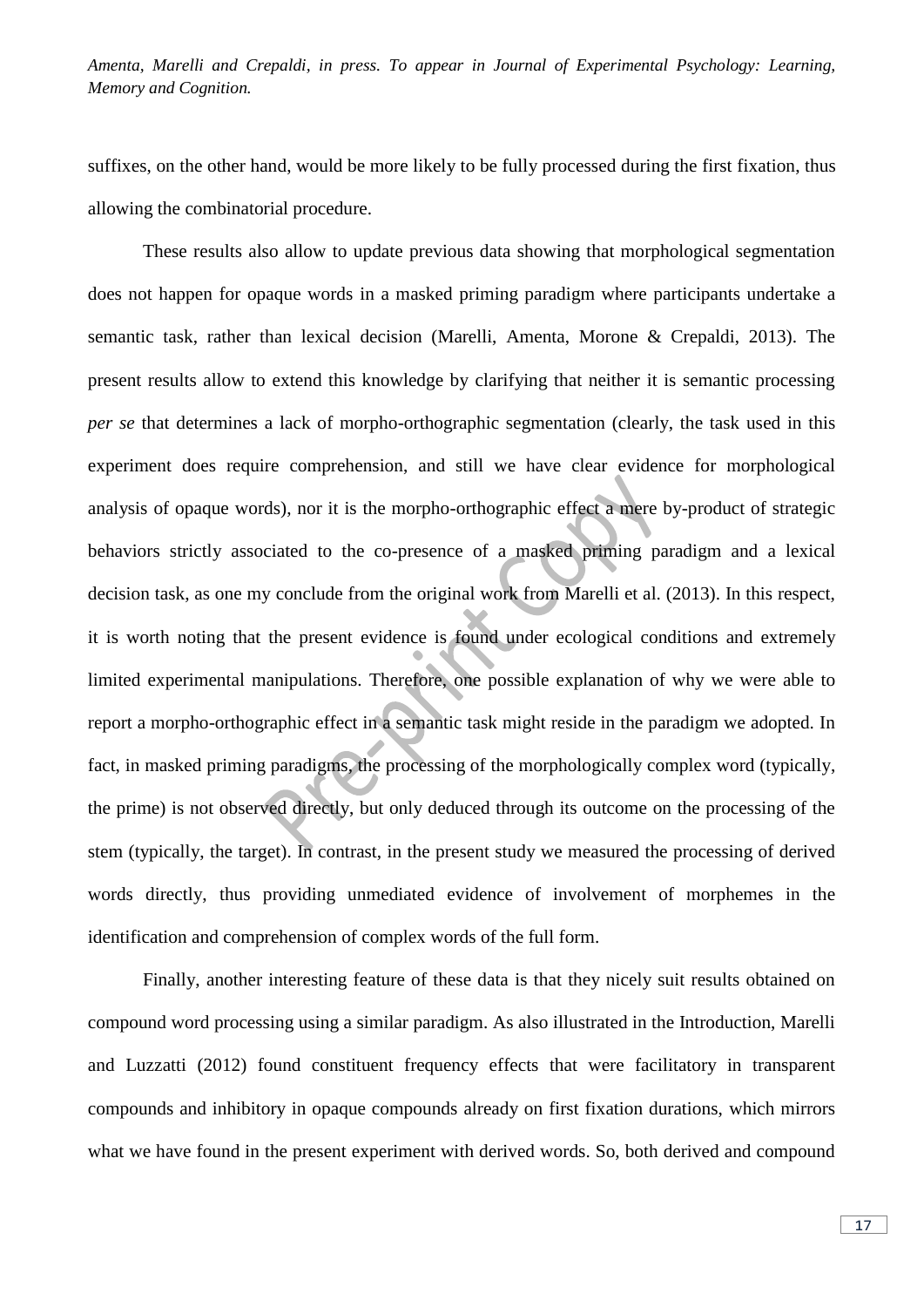words, when studied in the context of sentence reading, indicate (i) early morphological decomposition independent of semantic transparency, and (ii) early access to the semantic representations of the individual morphemes. This ties together two lines of research (compound processing and derived word processing) that typically run in parallel with little contact in spite of being clearly closely related at the theoretical level.

#### **References**

- Algeo, J. (1991). Fifty years among new words: A dictionary of neologisms. Cambridge: Cambridge University Press.
- Baayen, R. H., Davidson, D. J., & Bates, D. M. (2008). Mixed-effects modeling with crossed random effects for subjects and items. *Journal of Memory and Language, 59(4)*, 390-412.
- Bates, D., Maechler, M., Bolker, B., & Walker, S. (2013). lme4: Linear mixed-effects models using Eigen and S4. R package version 1.0-5. Retrieved from http://CRAN.Rproject.org/package=lme4Bradley, D.C. (1979). Lexical representation of derivational relation. In M. Aronoff & M. L. Kean (Eds.), *Juncture* (pp. 37–55). Cambridge, MA: MIT Press.
- Bouma, H. (1973). Visual interference in the parafoveal recognition of initial and final letters of words. *Vision Research, 13*, 767–782.
- Crepaldi, D., Keuleers, E., Mandera, P., & Brysbaert, M. (2013). SUBTLEX-IT. Retrieved from http://crr.ugent.be/subtlex-it/
- Crepaldi, D., Rastle, K., Coltheart, M., & Nickels, L. (2010). 'Fell' primes 'fall', but does 'bell'prime 'ball'? Masked priming with irregularly-inflected primes. *Journal of Memory and Language, 63(1)*, 83-99.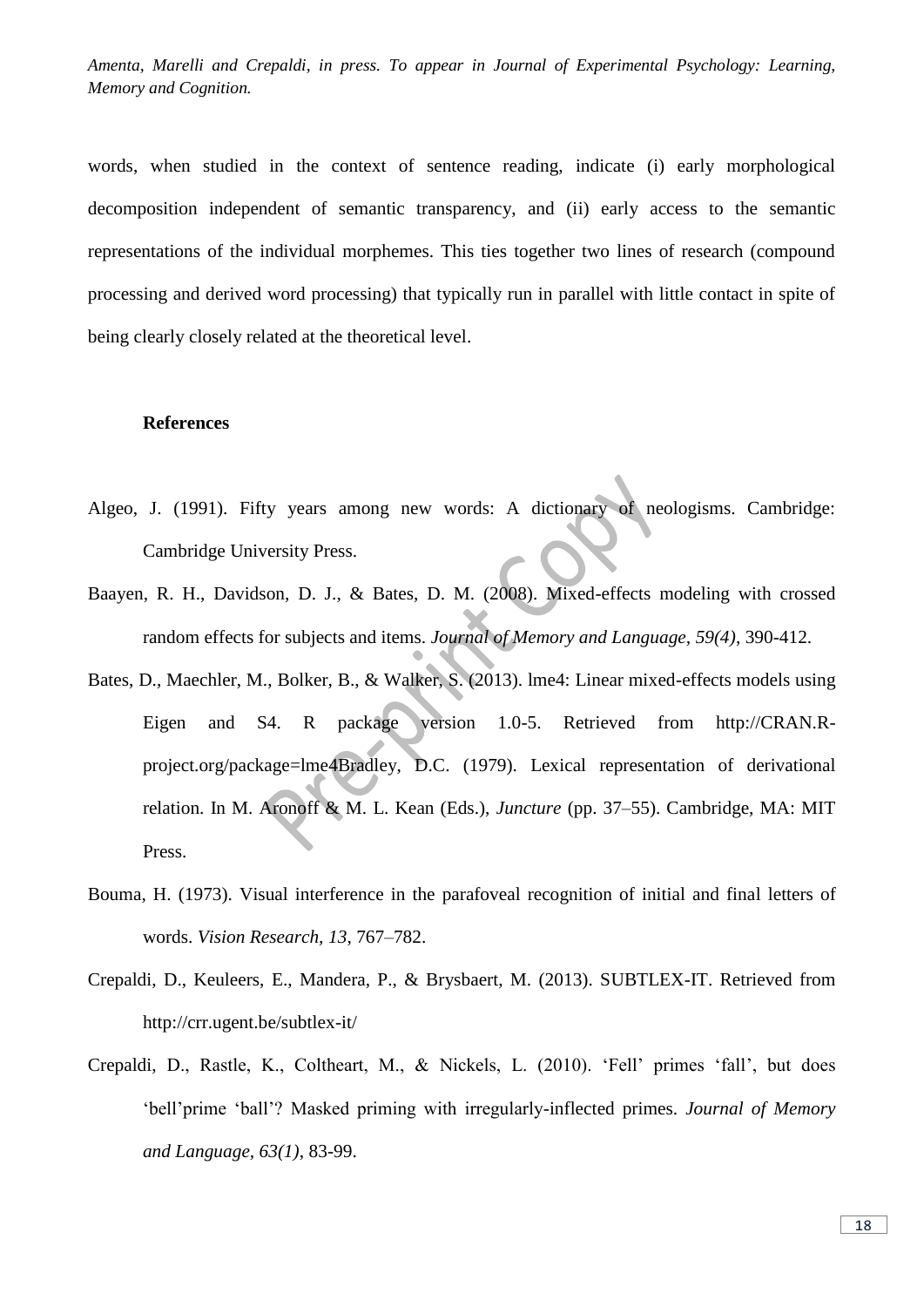- Davis, M. H., & Rastle, K. (2010). Form and meaning in early morphological processing: Comment on Feldman, O'Connor, and Moscoso del Prado Martín (2009). *Psychonomic Bulletin & Review, 17(5)*, 749-755.
- Diependaele, K., Sandra, D., & Grainger, J. (2005). Masked cross-modal morphological priming: Unravelling morpho-orthographic and morpho-semantic influences in early word recognition. *Language and Cognitive Processes, 20(1-2)*, 75-114.

Eyelink 1000 [apparatus and software]. (2010). Mississauga, Canada: SR Research.

- Feldman, L. B., Kostić, A., Gvozdenović, V., O'Connor, P. A., & Moscoso del Prado Martín, F. (2012). Early Morpho-semantic processing in Serbian: A violation of form-then-meaning accounts of word recognition. *Psychonomic Bulletin & Review, 19(4)*, 668-676.
- Feldman, L. B., O'Connor, P. A., & del Prado Martín, F. M. (2009). Early morphological processing is morphosemantic and not simply morpho-orthographic: A violation of formthen-meaning accounts of word recognition. *Psychonomic Bulletin & Review, 16(4)*, 684- 691.
- Kuperman, V., Bertram, R., & Baayen, R. H. (2010). Processing trade-offs in the reading of Dutch derived words. *Journal of Memory and Language, 62(2)*, 83-97.
- Kuperman, V., Schreuder, R., Bertram, R., & Baayen, R. H. (2009). Reading polymorphemic Dutch compounds: toward a multiple route model of lexical processing. *Journal of Experimental Psychology: Human Perception and Performance, 35(3)*, 876.
- Kuznetsova, A., Brockhoff, P. B., & Christensen, R. H. B. (2013). lmerTest: Tests for random and fixed effects for linear mixed effect models (lmer objects of lme4 package). R package version 2.0-3. Retrieved from http://CRAN.R-project.org/package=lmerTest
- Longtin, C. M., Segui, J., & Halle, P. A. (2003). *Morphological priming without morphological relationship. Language and Cognitive Processes, 18(3)*, 313-334.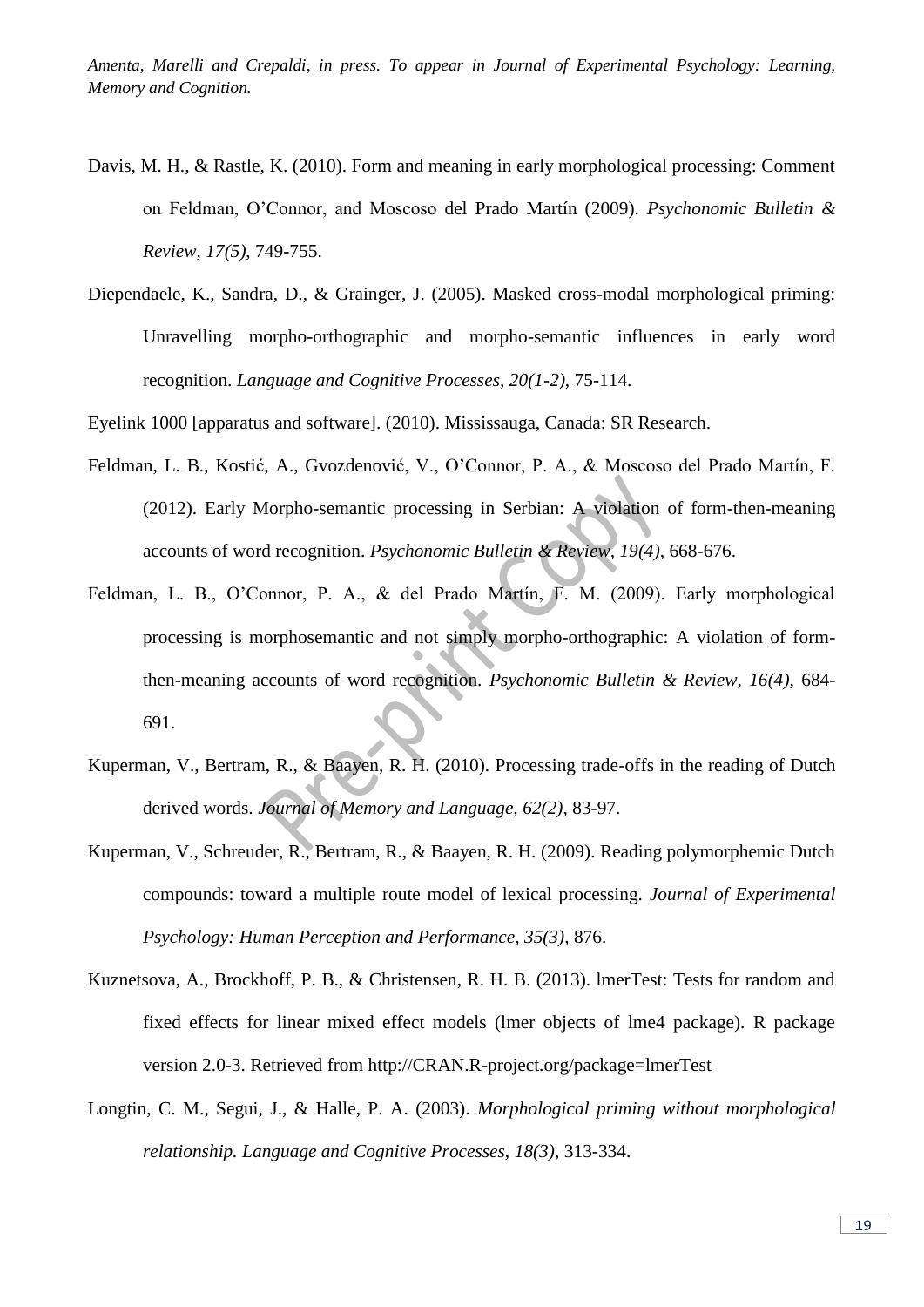- Marelli, M., & Luzzatti, C. (2012). Frequency effects in the processing of Italian nominal compounds: Modulation of headedness and semantic transparency. *Journal of Memory and Language, 66(4)*, 644-664.
- Marelli, M., Amenta, S., Morone, E. A., & Crepaldi, D. (2013). Meaning is in the beholder's eye: Morpho-semantic effects in masked priming. *Psychonomic Bulletin & Review, 20(3)*, 534- 541.
- Rastle, K., & Davis, M. H. (2008). Morphological decomposition based on the analysis of orthography. *Language and Cognitive Processes, 23(7-8)*, 942-971.
- Rastle, K., Davis, M. H., & New, B. (2004). The broth in my brother's brothel: Morphoorthographic segmentation in visual word recognition. *Psychonomic Bulletin & Review, 11(6)*, 1090-1098.
- Satterthwaite, F. E. (1946). Of variance components. *Biometrics, 2(6)*, 110-114.
- Taft, M., & Forster, K. I. (1975). Lexical storage and retrieval of prefixed words. *Journal of Verbal Learning and Verbal Behavior, 14(6)*, 638-647.
- Vitu, F., Lancelin, D., & Marrier d'Unienville, V. (2007). A perceptual-economy account for the inverted-optimal viewing position effect. *Journal of Experimental Psychology: Human Perception and Performance, 33(5)*, 1220-1249.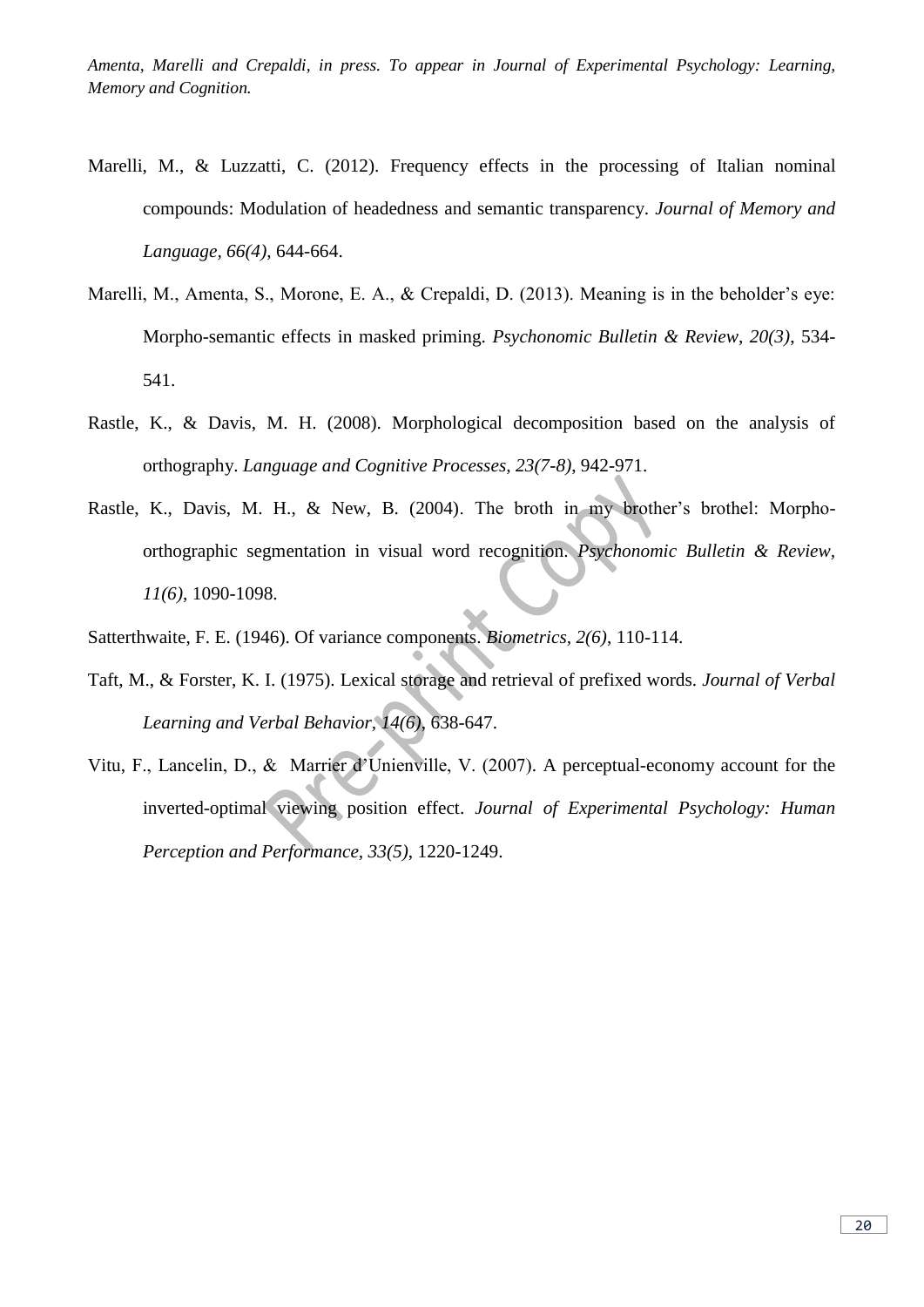# **APPENDIX A – Items used in this Experiment**

The table contains all the items used in the Experiment. Critical words are highlighted in bold. Each sentence is followed by English glosses.

| Context     | Sentence                                                                                                                                       |
|-------------|------------------------------------------------------------------------------------------------------------------------------------------------|
|             | <b>Glosses</b>                                                                                                                                 |
| Transparent | Tra gli scaffali della vecchia biblioteca, Irene trovò un libretto di poesie che aveva tanto amato da giovane.                                 |
|             | On the shelves of the old library, Irene found a small book of poems she had so loved as a young woman.                                        |
| Opaque      | Per prepararsi alla prima dell'opera a La Scala, Luca andò a comprare il libretto de Il don Giovanni.                                          |
|             | To get ready for the premiere of the opera at La Scala, Luca went to buy the libretto of Il Don Giovanni.                                      |
| Transparent | Gaia scelse un abito da sposa decorato con del grazioso pizzetto sulla scollatura e lustrini sulle spalline.                                   |
|             | Gaia chose a wedding dress decorated with a lovely lace neckline and sequined straps.                                                          |
| Opaque      | Dal barbiere, Carlo chiese di regolare il pizzetto e tagliare i capelli.                                                                       |
|             | At the barber-shop, Carlo asked (the barber) to trim his goatee and to cut his hair.                                                           |
| Transparent | Luca pensava di lavorare per un quotidiano serio, ma capì che era un giornaletto da poco dopo aver parlato col<br>direttore.                   |
|             | Luca thought he was working for a serious newspaper, but after talking to the editor-in-chief, he realized it was just<br>a sloppy newspaper.  |
| Opaque      | Il nonno portò Marco in fumetteria a comprare il suo giornaletto illustrato preferito, come ogni lunedì.                                       |
|             | The grandfather took Marco at a comic books shop to buy his favorite illustrated comic-book, as every Monday.                                  |
|             | Era una fredda sera d'inverno, così Lisa accese il camino, si mise sotto la copertina sul divano e guardò un film.                             |
| Transparent | It was a cold winter evening, so Lisa turned on the fireplace, she placed herself under the small blanket on the<br>couch and watched a movie. |
| Opaque      | Aprì il libro e, dopo aver letto la data nella quarta di copertina, capì di aver trovato una prima edizione.                                   |
|             | He opened the book and, after reading the date on the back cover, he realized he had found a first edition.                                    |
| Transparent | Il paesaggio era incantevole: una casetta sulla collina e soffici nuvole di fumetto bianco che uscivano dal caminetto.                         |
|             | The scenery was lovely: a little house on the hill and fluffy white clouds of light smoke coming out of the chimney.                           |
| Opaque      | Da grande fan di Superman, comprò il nuovo numero del fumetto e dedicò il pomeriggio alla lettura.                                             |
|             | As a great fan of Superman, he bought the new issue of the comic-book and spent the afternoon reading it.                                      |
| Transparent | Sistemò sul comodino accanto al letto la piccola lampadina ad olio per creare un'atmosfera di luce diffusa,                                    |
|             | She placed the <b>small</b> oil <b>lamp</b> on the nightstand, to create an atmosphere of diffused light.                                      |
| Opaque      | Lucia accese la luce, ma si rese conto che la lampadina, acquistata il giorno prima, non funzionava.                                           |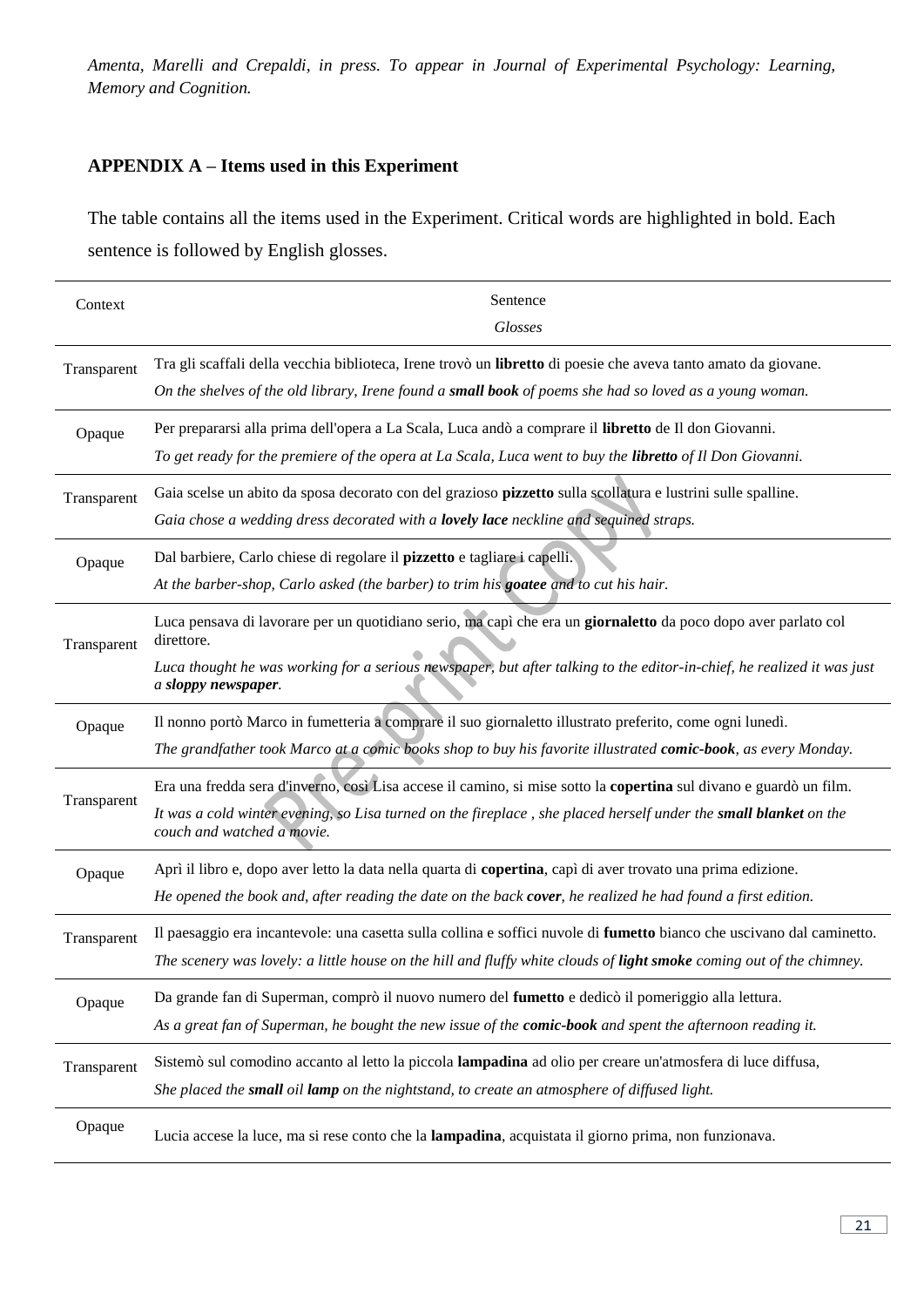|             | Lucia turned on the light, but she realized that the light bulb, bought the day before, was broken.                                                                                                                                                          |
|-------------|--------------------------------------------------------------------------------------------------------------------------------------------------------------------------------------------------------------------------------------------------------------|
| Transparent | La campagna era tranquilla, con lunghi campi di grano e un vecchio mulinello che faceva girare lente le sue pale.<br>The countryside was quiet, with long wheat fields and an old little mill that turned his blades slowly.                                 |
| Opaque      | Il fiume scorreva rapido e si formò un pericoloso <b>mulinello</b> tra le acque, che mise in difficoltà molti bagnanti.<br>The river was flowing fast and formed a dangerous whirlpool in the waters, which put many swimmers in difficulty.                 |
| Transparent | Avvistando la preda dall'alto, un grosso e affamato aquilone si scagliò in picchiata su di essa.<br>Spotting the prey from above, a large and hungry eagle dived on it.                                                                                      |
| Opaque      | Inseguendo una leggera brezza, il bimbo giocava a far volare l'aquilone sempre più in alto.<br>Chasing a light breeze, the child was flying the kite higher and higher.                                                                                      |
| Transparent | Per completare il suo collage, il bimbo chiese all'amico la collina stick e qualche pezzetto di carta colorata.<br>To complete his collage, the child asked his friend (to lend to him) the small glue-stick and a few pieces of colored<br>paper.           |
| Opaque      | In lontananza Maria poteva scorgere la collina su cui si trovava la vecchia casa di famiglia.<br>Maria could see in the distance the hill on which stood the old family home.                                                                                |
| Transparent | Si sentì un intenso odore di gas e subito dopo un improvviso <b>bottone</b> interruppe il silenzio della notte.<br>There was a strong smell of gas and immediately after that a sudden huge thud broke the silence of the night.                             |
| Opaque      | Provandosi la camicia, Mauro si accorse di aver perso il bottone del polsino.<br>Trying on the shirt, Mauro realized he had lost the cuff button.                                                                                                            |
| Transparent | Tornò dalla passeggiata nel bosco portando con sé un mazzolino di fioretti raccolti in una radura.<br>He came back from the walk in the woods, carrying a bunch of little flowers picked up in a clearing.                                                   |
| Opaque      | Durante il periodo della Quaresima Luca fece due fioretti: non dire bugie e non rompere i giochi del fratello.<br>During the Lent Luca decided to make two pledges: not to tell lies, and not to break the his brother's toys.                               |
| Transparent | Dalla camera il bimbo osservava la tempesta quando un lampone rischiarò il cielo, seguito da un fragoroso tuono.<br>From his room (window) the child was watching the storm when a <b>huge lightning</b> illuminated the sky, followed by a<br>loud thunder. |
| Opaque      | Era ghiotta di frutti di bosco, ma il suo preferito era il lampone, seguito poi dalle more e dal mirtillo.<br>He was fond of berries, but his favorite was the raspberry, followed by blackberries and blueberries.                                          |
| Transparent | Gli animali del fattore avevano vinto molti premi alla fiera, ma il gallone dell'avversario aveva vinto il primo.<br>The farmer's pets had won many prizes at the fair, but the opponent's big rooster had won the first prize.                              |
| Opaque      | Prima di attraversare il deserto, per non rimanere a secco, prese un gallone di benzina insieme a tre bottiglie d'acqua.<br>Before crossing the desert, not to remain without fuel, he picked up a gallon of gasoline along with three bottles of<br>water.  |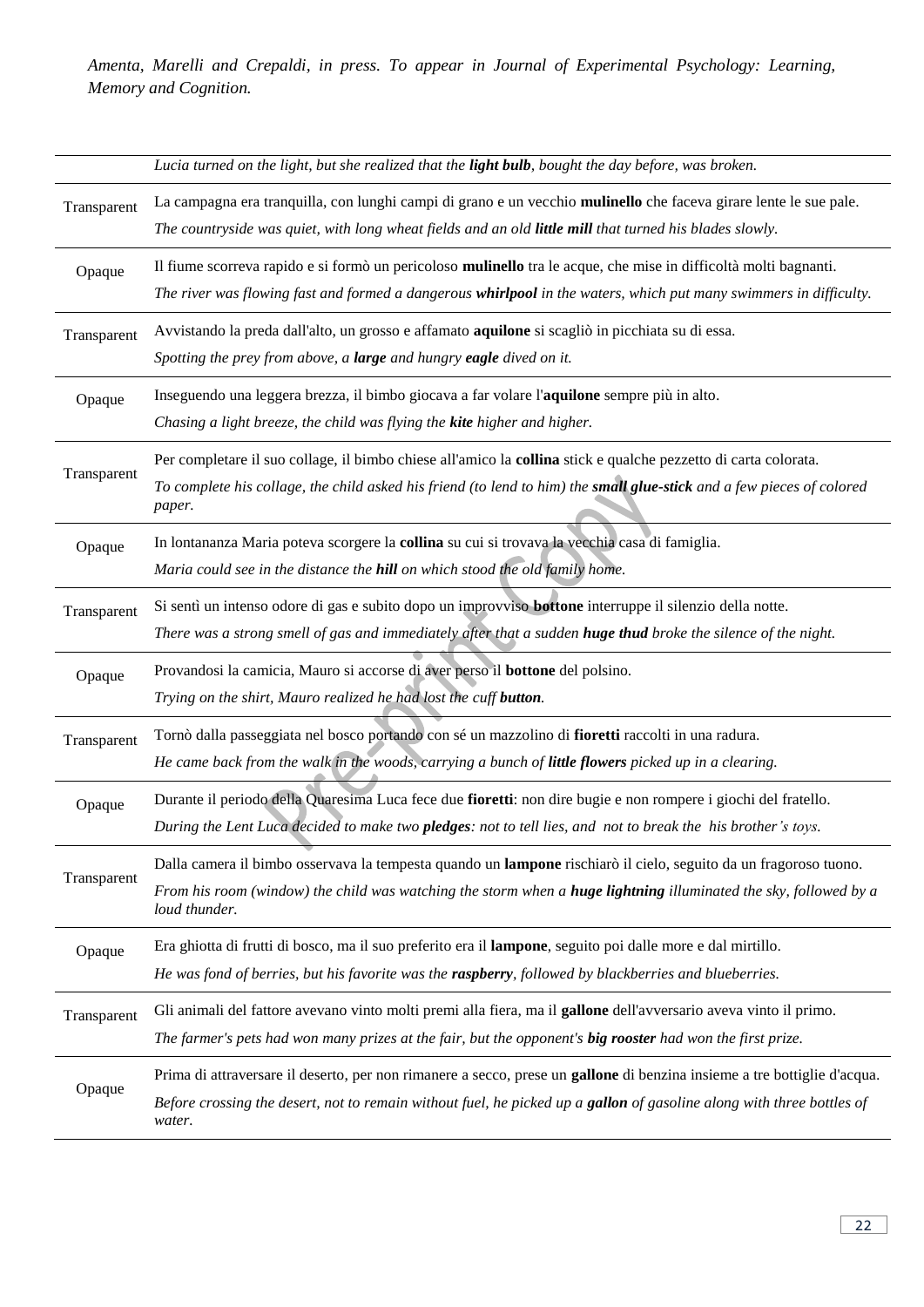| Transparent | L'addestratore sgridò il leone marino dicendo: "Sei proprio una cattiva focaccia, non devi rubare il pesce ai<br>cuccioli!"                       |
|-------------|---------------------------------------------------------------------------------------------------------------------------------------------------|
|             | The trainer rebuked the sea lion saying: "You're just a <b>bad seal</b> , you must not steal the fish from the puppies!"                          |
| Opaque      | In vacanza in Liguria, ne approfittò per pranzare con una bella fetta di focaccia di Recco con tanto formaggio.                                   |
|             | On holiday in Liguria, she took the opportunity to have lunch with a slice of focaccia cake of Recco topped with a<br>lot of cheese.              |
| Transparent | Diede un tocco di colore al salotto, mettendo fiori d'arancio e un ramino di pesco nel vaso sul tavolino.                                         |
|             | He gave a touch of color to the living room, putting orange blossom and a small peach branch in the jar in the<br>table.                          |
| Opaque      | Prima di insegnare a Sergio a giocare a scopa, gli spiegò le regole del ramino, che era un gioco molto più facile.                                |
|             | Before teaching Sergio how to play straight, he explained to him the rules of rummy, a game that was much easier.                                 |
| Transparent | La leggenda narrava di un eroe che sconfisse il perfido magone e riportò la quiete nel piccolo villaggio.                                         |
|             | The legend told of a hero who defeated the great evil wizard and brought the peace back to the small village.                                     |
| Opaque      | La vacanza era quasi finita e a Eva veniva il magone al solo pensiero che avrebbe dovuto salutare i suoi amici.                                   |
|             | The holiday was almost over and Eva was choked up at the thought that she should greet his friends.                                               |
| Transparent | Per attraversare lo stretto tra gli isolotti bisogna prendere una navetta a vapore che parte dal porto del paese.                                 |
|             | To cross the strait between the islands you have to take a small steam boat that leaves from the village harbour.                                 |
| Opaque      | Per raggiungere il terminal doveva prendere la navetta gratuita che fermava nel parcheggio vicino l'aeroporto.                                    |
|             | To reach the terminal she had to take the free shuttle bus that stopped in the parking lot near the airport.                                      |
| Transparent | Sono stanca di lavorare, potrei fare un girino in centro e magari un po' di shopping.                                                             |
|             | I'm tired of working, I could make a short stroll in the center and maybe a do little shopping.                                                   |
| Opaque      | Apprese con disgusto che il piccolo della rana si chiamava girino ed era una creaturina nera e viscida.                                           |
|             | He learned with disgust that the little frog is called a tadpole and it was a black and slimy creature.                                           |
| Transparent | Durante l'incendio prese l'estintore e lo usò, ma il violento gettone di schiuma che ne scaturì lo fece cadere.                                   |
|             | During the fire, he took the fire extinguisher and used it, but the violent big spray of foam that ensued caused him to<br>fall.                  |
|             | Una volta, per telefonare quando si era fuori casa, bisognava inserire il gettone nella cabina telefonica e digitare.                             |
| Opaque      | Once (in the past), when you had to make a phone call while out of the house, you had to insert a coin in the phone<br>booth and type the number. |
| Transparent | Il mio povero bimbo malato ha proprio una brutta tossina, meglio andare a comprare dello sciroppo.                                                |
|             | My poor sick baby has a really bad light cough, better go buy the syrup.                                                                          |
| Opaque      | Era stato chiamato dal centro di microbiologia per isolare la tossina responsabile della moria dei pesci.                                         |
|             | He had been called from the center of microbiology to isolate the toxin responsible for the die-off of fish.                                      |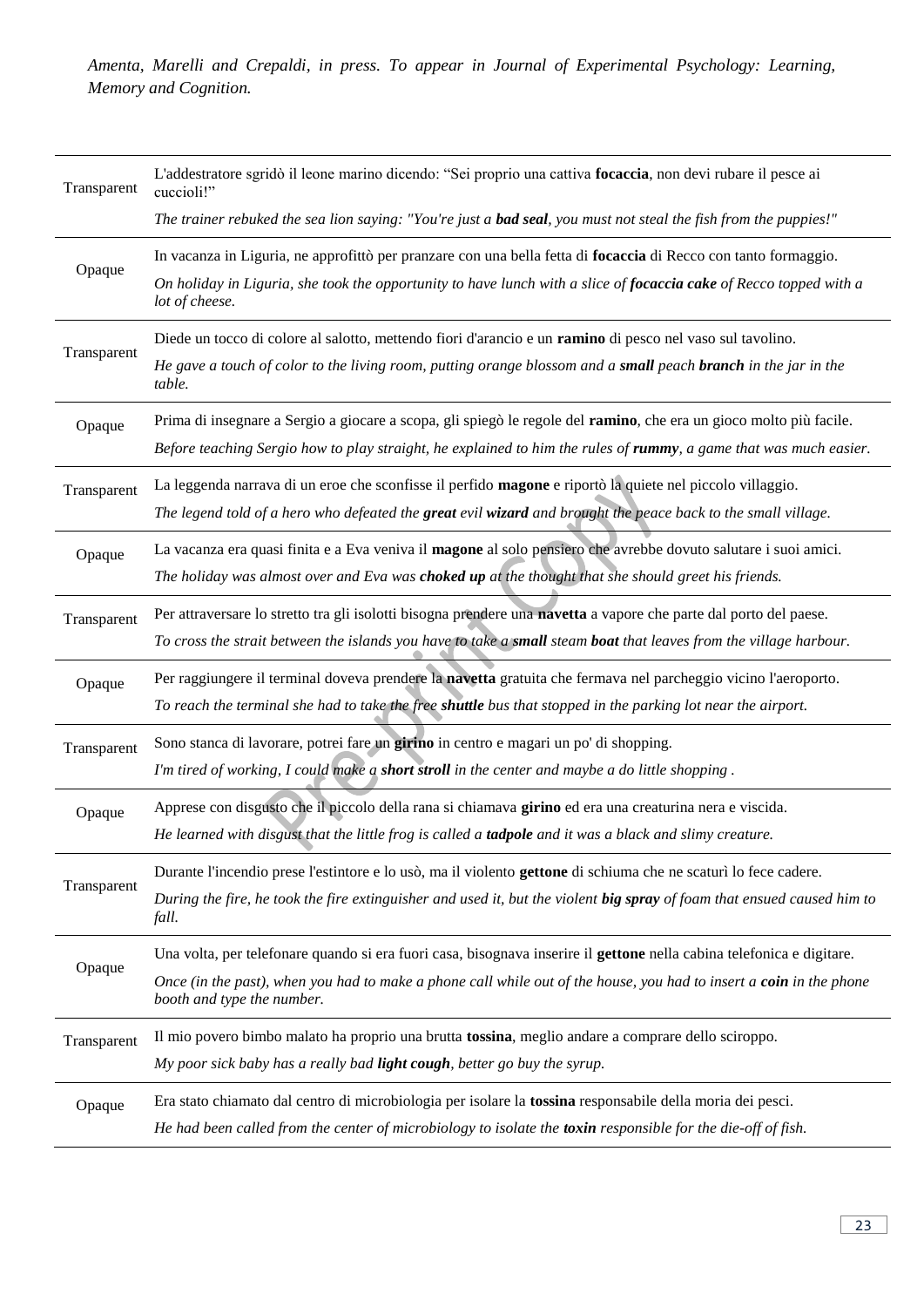| Transparent | Per i gavettoni di ferragosto, Paolo prese un secchione, lo riempì d'acqua e lo tirò addosso al fratellino.<br>For the traditional splash of cold water of August, Paolo took a big bucket filled it with water and emptied it onto<br>his little brother. |
|-------------|------------------------------------------------------------------------------------------------------------------------------------------------------------------------------------------------------------------------------------------------------------|
| Opaque      | Aveva i voti più alti di tutti, ma era stanco di essere considerato un secchione, così smise di studiare.<br>He had the highest grades of all, but he was tired of being considered a nerd, so he stopped studying.                                        |
| Transparent | Ho bisogno di un consiglio per la tesi; se mi dessi solo un piccolissimo spuntino sono sicura che finirei subito.<br>I need some advice for my thesis; if only you could give me a very small prompt I'm sure it would end soon.                           |
| Opaque      | Non avendo molto tempo in pausa pranzo, fece un veloce spuntino e tornò subito al lavoro.<br>Not having much time on her lunch break, she took a quick <b>bite</b> and went back to work immediately.                                                      |
| Transparent | Si accorse della slitta di Babbo Natale quando sentì il suono delle campanelle giungere da lontano nella neve.<br>He was aware of Santa's sleigh when he heard the sound of little bells coming from far away in the snow.                                 |
| Opaque      | Raccolse un mazzolino di campanelle e margherite e li mise in un vasetto in salotto.<br>He picked up a bunch of trumpet-flowers and daisies and put them in a jar in the living room.                                                                      |
| Transparent | Al mercato comprò una cassetta di fragole e una di ciliegie.<br>At the market, he bought a small crate of strawberries and one of cherries.                                                                                                                |
| Opaque      | Accese il videoregistratore e inserì la cassetta per vedere un vecchio film in bianco e nero.<br>He turned on the video recorder and inserted the tape to see an old film in black and white.                                                              |
| Transparent | All'indomani di un sabato piovoso fu facile tornare dai boschi con un bel cestello pieno di ottimi funghi.<br>In the aftermath of a rainy Saturday it was easy to come back from the woods with a fine small basket full of<br>excellent mushrooms.        |
| Opaque      | La centrifuga della lavatrice era violenta, si poteva sentire il rumore del cestello che girava all'impazzata.<br>The spin of the washing machine was so violent you could hear the sound of the drum that spun wildly.                                    |
| Transparent | Terminò il rammendo facendo un nodino e tagliando il filo: ora il vestito era pronto per essere messo.<br>He finished mending by making a little knot and then cut the thread: the dress was now ready to be put on.                                       |
| Opaque      | Alla grigliata in giardino mangiò moltissimo: tre costine, un nodino di maiale e due salamelle.<br>At the barbecue in the garden he ate a lot: three ribs, a pork cutlet and two sausages.                                                                 |
| Transparent | Preparò la gabbietta per il suo coniglietto adagiando della paglietta e della segatura sul fondo.<br>He prepared the cage for her pet rabbit by placing some straw(-let) and sawdust on the bottom.                                                        |
| Opaque      | Per pulire la griglia incrostata aveva bisogno di una robusta paglietta di metallo e tantissimo disincrostante.<br>To clean the encrusted grill, he needed a robust steel wool and a lot of descaling.                                                     |
| Transparent | Per non sporcarsi le mani con l'inchiostro, tappò la penna col suo cappuccino e se la mise in tasca<br>In order not to get her hands dirty with ink, she covered her pen with its little cap and put it in her pocket.                                     |